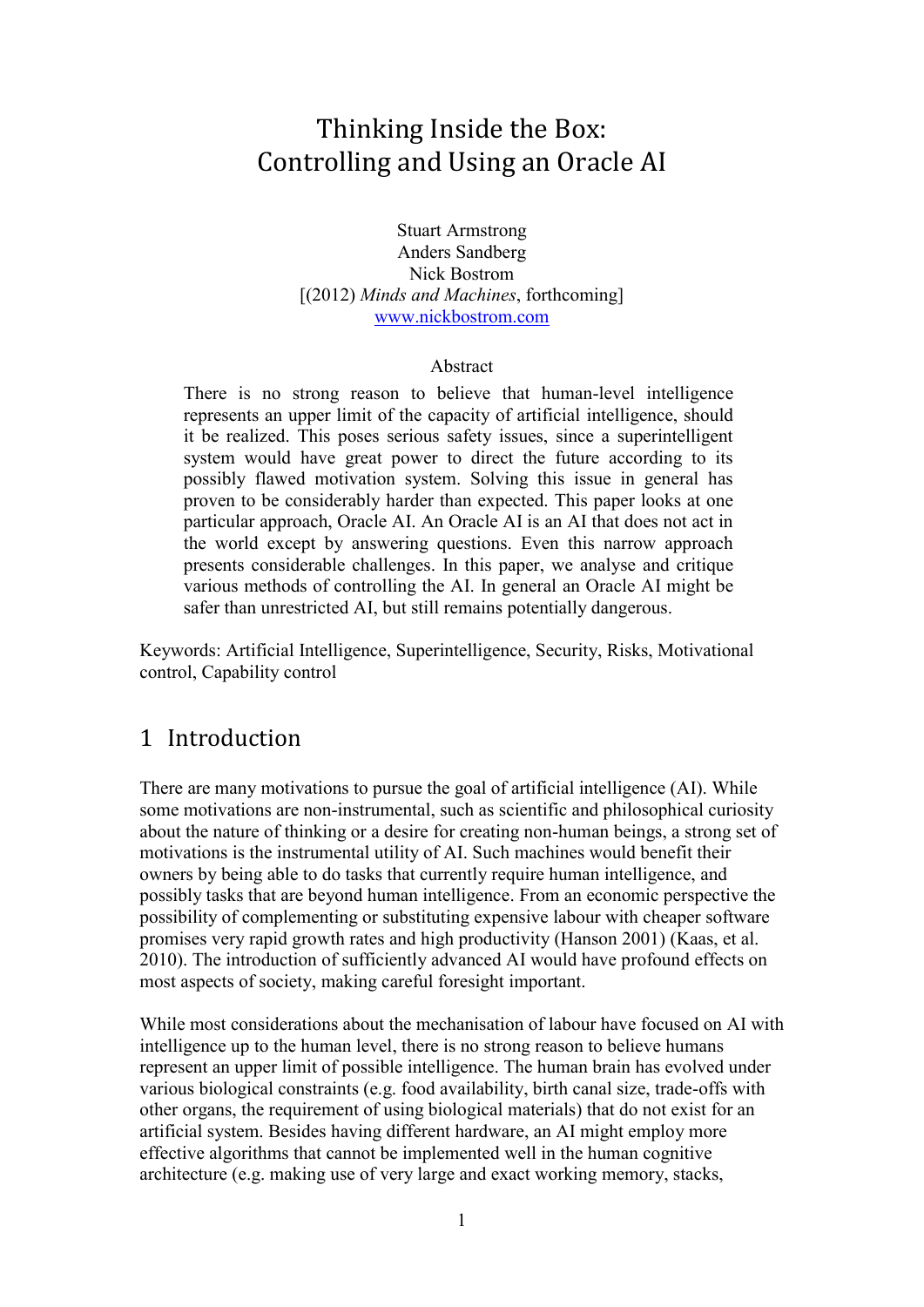mathematical modules or numerical simulation) or employ tricks that are not feasible for humans, such as running multiple instances whose memories and conclusions are eventually merged. In addition, if an AI system possesses sufficient abilities, it would be able to assist in developing better AI. Since AI development is an expression of human intelligence, at least some AI might achieve this form of intelligence, and beyond a certain point would accelerate the development far beyond the current rate (Chalmers 2010) (Kurzweil 2005) (Bostrom 2004).

While the likelihood of superintelligent AI is hotly debated, the mere possibility raises worrisome policy questions. In this paper, we are taking intelligence to mean mainly the cognitive ability to achieve goals. Hence we should expect superintelligent systems to be significantly better at achieving their goals than humans (Yudkowsky 2008). This produces a risky power differential. The appearance of superintelligence appears to pose an existential risk: a possibility that humanity is annihilated or has its potential drastically curtailed indefinitely (Bostrom 2001). This could come about through a number of ways: by enabling self-reinforcing systems that limit human potential (e.g. a global police state (Caplan 2008)), by out-competing humans or human values (see the 'mindless outsourcers' in (Bostrom 2004)), or by acting with great power in such a malevolent or indifferent manner that humanity goes extinct. The last possibility could occur due to badly formulated initial motivations or goals, or gradual evolution towards human-unfriendly behaviours (Omohundro 2008).

In the space of possible motivations<sup>1</sup>, likely a very small fraction is compatible with coexistence with humans<sup>2</sup>. A randomly selected motivation can hence be expected to be dangerous. A simple example is that of a paperclip maximiser: an AI with a utility function that seeks to maximize the number of paperclips. This goal is a not too implausible test command for a new system, yet it would result in an AI willing to sacrifice the world and everyone in it, to make more paperclips. If superintelligent, the AI would be very good at converting the world into paperclips, even if it realizes its creators actually didn't want that many paperclips – but stopping would lead to fewer paperclips, and that's what its goal is (Yudkowsky 2009) (Bostrom 2003b). This is a common problem in computer programming, with the program going beyond the implicit bounds of what was expected of it (or users giving, in retrospect, mistaken commands). So unless valuing humans is an integral part of the superintelligence's setup, we can expect that it will see us as mere tools or obstacles for its own goals.

There are several approaches to AI risk. The most common at present is to hope that it is no problem: either sufficiently advanced intelligences will converge towards human-compatible behaviour, a solution will be found closer to the time when they are actually built, or they cannot be built in the first place. While such considerations might turn out to be true, the arguments for them appear relatively uncertain, making it problematic to gamble existential risk only on them.

1

<sup>1</sup> It is generally argued that intelligence and motivation are orthogonal, that a high intelligence is no guarantor of safe motives (Bostrom 2012).

<sup>2</sup> Humans have many preferences – survival, autonomy, hedonistic pleasure, overcoming challenges, satisfactory interactions, and countless others – and we want them all satisfied, to some extent. But a randomly chosen motivation would completely disregard half of these preferences (actually it would disregard much more, as these preferences are highly complex to define – we wouldn't want any of the possible 'partial survival' motivations, for instance).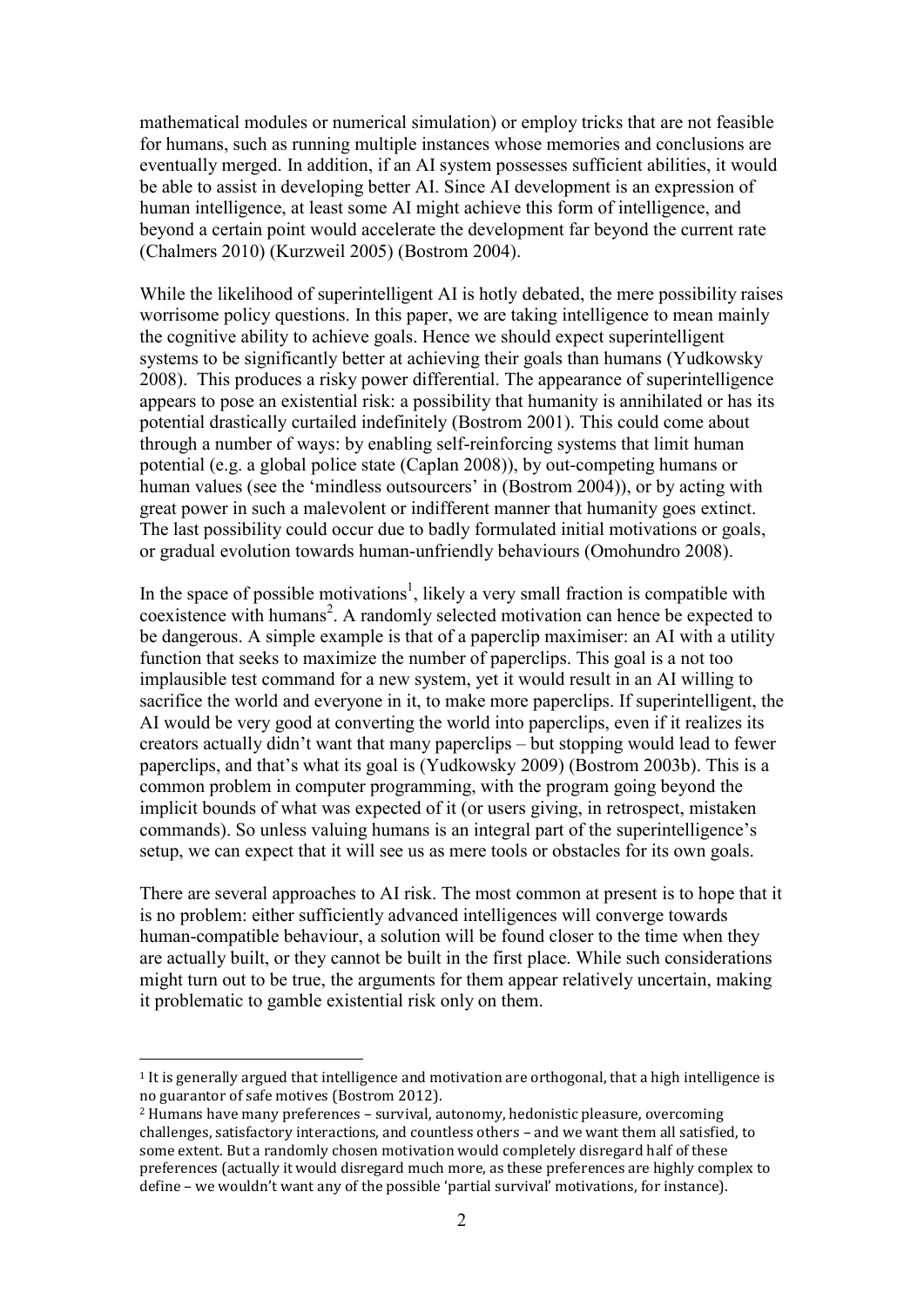Another approach is to assume that the behaviour of superintelligent agents will be constrained by other agents on par with them in power, similar to how current humans and organisations are constrained by each other and higher-level institutions (Sandberg 2001). However, this presupposes that the rate of AI development is slow enough that there is time to formulate a cooperative framework and that there will be more than one superintelligent agent. And there is no reason to suppose that a world with several AIs is more amicable to humans than a world with a single AI. Indeed, humans may end up a casualty of the competition, even if none of the AIs would individually want that outcome, because none of them could afford to take steps to protect humans without losing out.

A proactive approach is to attempt to design a 'friendly AI', which is designed to be of low risk<sup>3</sup> (Yudkowsky 2001a) (Yudkowsky 2001b). This might involve safeguards against developing into dangerous directions and top-level goals that include some form of human wellbeing. This approach requires both the conceptualization of sufficient safeguards and the proper implementation of those safeguards in the first AI that achieves superintelligence. It hence depends on developing a workable "friendliness theory" before full superintelligence is achieved, cooperation with the AI developers, and correct implementation. The first requirement is essentially the "inverse morality problem": to construct goals, values, or motivational structures that produce the right class of actions in an agent that is, by assumption, far more intelligent than the person implementing the construction.

When discussing "friendliness", one common suggestion is the Oracle AI (OAI)<sup>4</sup>. The idea is to construct an AI that does not act, but only answers questions. While superintelligent "genies" that try to achieve the wishes of their owners and sovereign AIs that act according to their own goals are obviously dangerous, oracles appear more benign. While owners could potentially use them in selfish or destructive ways – and their answers might in themselves be dangerous (Bostrom 2011) – they do not themselves pose a risk. Or do they? In stories, bottles are rarely the solution to genies.

This paper attempts to analyse the problem of 'boxing' a potentially unfriendly superintelligence. The key question is: are there strategies that reduce the potential existential risk from a superintelligent AI so much that, while implementing it as a free AI would be unsafe, an oracle implementation would be safe?

The paper will start by laying out the general design assumptions for the OAI. Then it will touch upon some of the risks and dangers deriving from the humans running and interacting with the OAI. The central section is section [4](#page-9-0), "methods of control", which analyses the various methods for maintaining control over the OAI, and discusses their usefulness and their weaknesses. The final section looks at some of the other problematic issues concerning the OAI (such as its ability to simulate human beings within it and its status as a moral agent itself).

<u>.</u>

<sup>3</sup> Friendliness should not be interpreted here as social or emotional friendliness, but simply a shorthand for whatever behavioural or motivational constraints that keeps a superintelligent system from deliberately or accidentally harming humans.

<sup>4</sup> Another common term is "AI-in-a-box".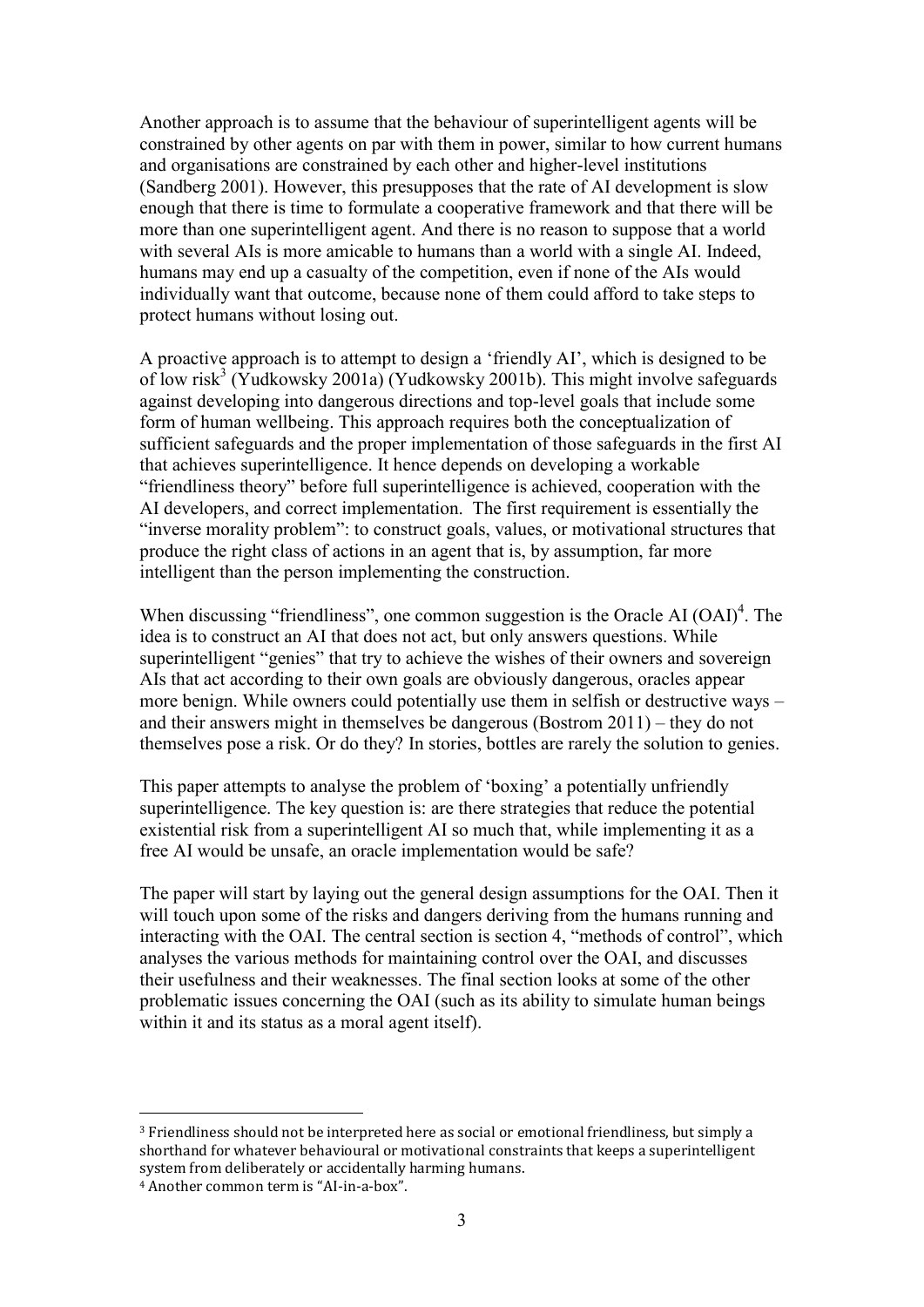## 2 Conceptual architecture of the AI

The possible designs of the OAI are innumerable and it is impossible to predict in detail how they will be implemented. For the purposes of this paper, however, we will assume that the OAI's architecture follows this general format:

- 1) The OAI is implemented in a spatially limited physical substrate, such as a computer.
- 2) The OAI may be shut off or reset without destroying its physical substrate, and restarted easily.
- 3) The OAI's background information comes in the form of a separate "readonly" module that may be connected and disconnect as needed.

Most of the present paper still applies to OAIs that do not follow one or more of these restrictions.

The OAI is assumed (when otherwise not noted) to be of human-equivalent intelligence or beyond; less capable systems are unlikely to pose much of a threat.

## 2.1 Direct programming, self-improvement and evolution

It is not the purpose of this paper to speculate how the OAI will be programmed, but it is important to note the three main approaches under consideration (as well as mixtures between them). The first, seemingly the hardest, is to directly code the entire OAI, just as if it were a traditional program. Another avenue is to start with a 'seed' AI, of limited intelligence but with the ability to self-improve, in the hope that it will transform itself into a much more intelligent entity, and continue doing so again and again using its growing intelligence (Good 1965) (Yudkowsky 2001c). Finally, it might be possible to use directed evolution as a way of constructing an intelligent entity, making different putative AIs compete according to specific criteria, varying them, and choosing the most successful at each generation. This last approach has the advantage that it has worked in the past: we ourselves have evolved to intelligence, so given enough time and resources, so should an AI be evolvable to at least our level.

The different approaches pose different challenges for controlling the resulting OAI. In the first case, the code is clear to us, because we wrote it; the uncertainties are only about what it will result when run in the real world. Even simple programs will often behave in unexpected ways, and it is only subsequently, after carefully parsing the code and its execution, that the programmer determines how the behaviour was written into it from the beginning. An OAI is such an advanced program compared to any today that we wouldn't be able to predict its behaviour simply from reading or even writing its code.

Conversely, however, if the code is obscure to us, this adds an extra layer of uncertainty and complexity. Even if we have access to the physical code, our ability to interpret its meaning or predict its behaviour is even harder when we did not design it ourselves; this challenge is heightened in the self-improving case and extreme in the evolved case, where the code is likely to be incomprehensible to us at every level.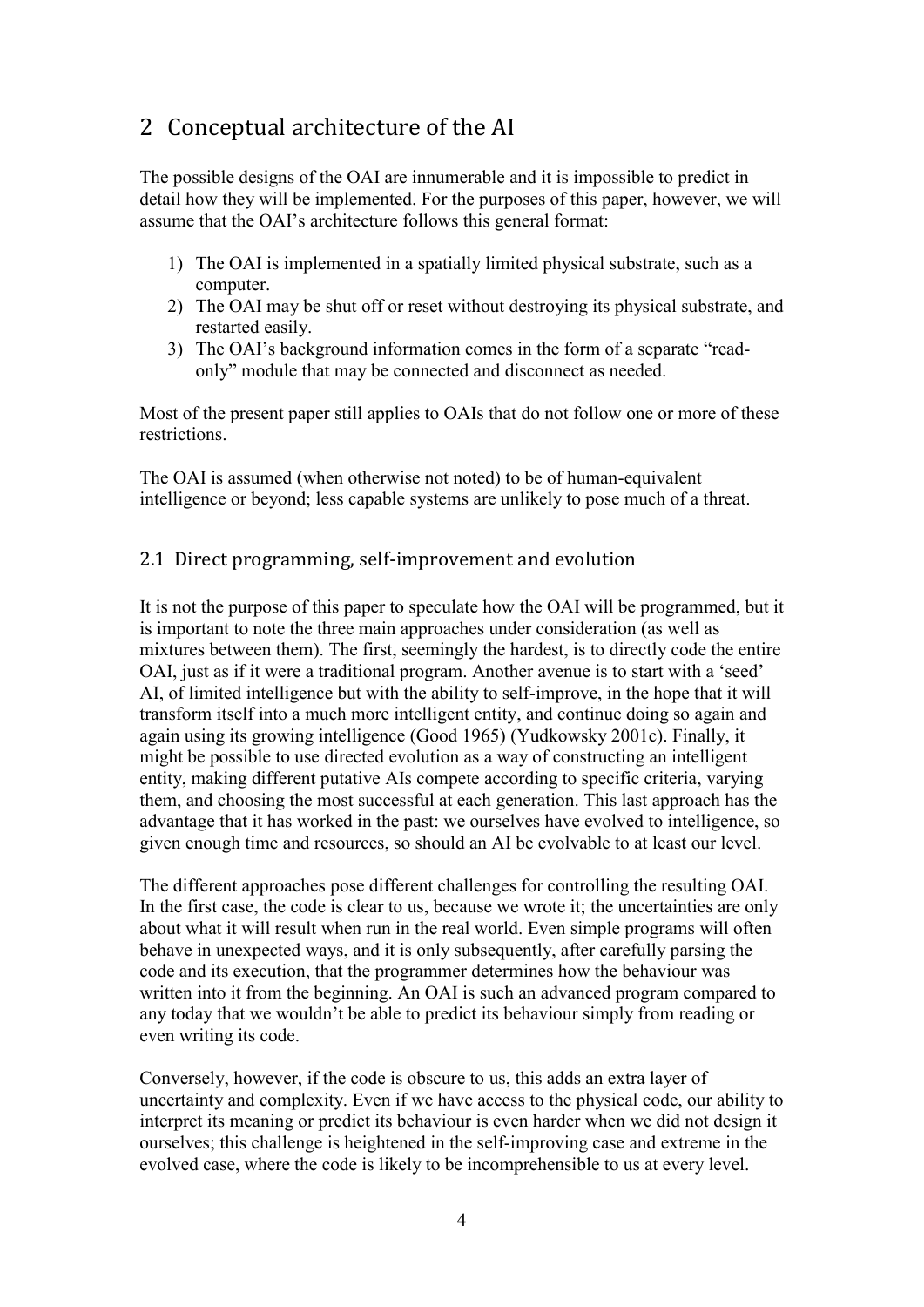Finally, if the OAI is changing, then the methods of control discussed in section [4](#page-9-0) are necessary to ensure not only that the current OAI is safe and accurate, but that the next one will be as well, thus ensuring a continuity of precautions during a controlled intelligence ascent. This is easiest, but also most vital, in the self-improvement case, where the current OAI gets to directly determine the mind of the next OAI.

### 2.2 Utility functions

1

One way to conceive an AI's algorithm is by splitting it into two basic components: the intelligence module, capable of making smart decisions but with no intrinsic purpose or direction, and a utility function (von Neumann and Morgenstern 1944), representing the motivational structure of the AI. The AI will then be devoted to maximising its expected utility. The utility function assigns a single number to every possible world and it deals explicitly with probability and uncertainty, making it an ideal format for the AI to work with.

It has been argued that any self-improving AI that can change its motivational structure is likely to move it in the direction of a utility function (Omohundro 2008). If this is the case, it is quite likely that the OAI we are to deal with will have its motivational structure implemented in this form. This is good news, as this division of labour allows us to focus on making the utility function safe, while ignoring the rest of the OAI. Most solutions presented here will not presuppose that the AI's motivational structure is a utility function, but nearly all are improved if it is.

## <span id="page-4-0"></span>2.3 Accuracy metric: an AI-complete problem

Apart from safety, the most important requirement for an OAI is that it be accurate, to the best of its ability. The whole point of having an 'Oracle' AI is to get useful answers to our questions. "To the best of its ability" means to the best of its current ability; we wouldn't want, for instance, the OAI to attempt to gain control of realworld resources to build a better version of itself that will then answer the question better. Preventing this behaviour is mainly up to our methods of control (see section [4\)](#page-9-0), but the risk is worth bearing in mind when designing the accuracy metric.

Informative accuracy, not the strict truth, is the requirement. Responding to a question on the likely winner of the next election with a detailed list of which atoms will be in which position as a result of that election is not answering the question. The OAI must be motivated to provide human-understandable answers. This, however, will require it both to understand and implement human concepts. Hence accuracy, in general, is an AI-complete problem<sup>5</sup> (though narrower AIs dealing with narrower problems do not require full AI-completeness to function effectively). Though accuracy is much easier than friendliness (Yudkowsky 2001b), it does require that the OAI be capable of understanding hard human concepts that are defined only inside our brains.

<sup>5</sup> A term coined by Fanya Montalvo (Mallery 1988) by analogy to the mathematical concept of NP-completeness: a problem is AI-complete if an AI capable of solving it would reasonably also be able to solve all major outstanding problems in AI.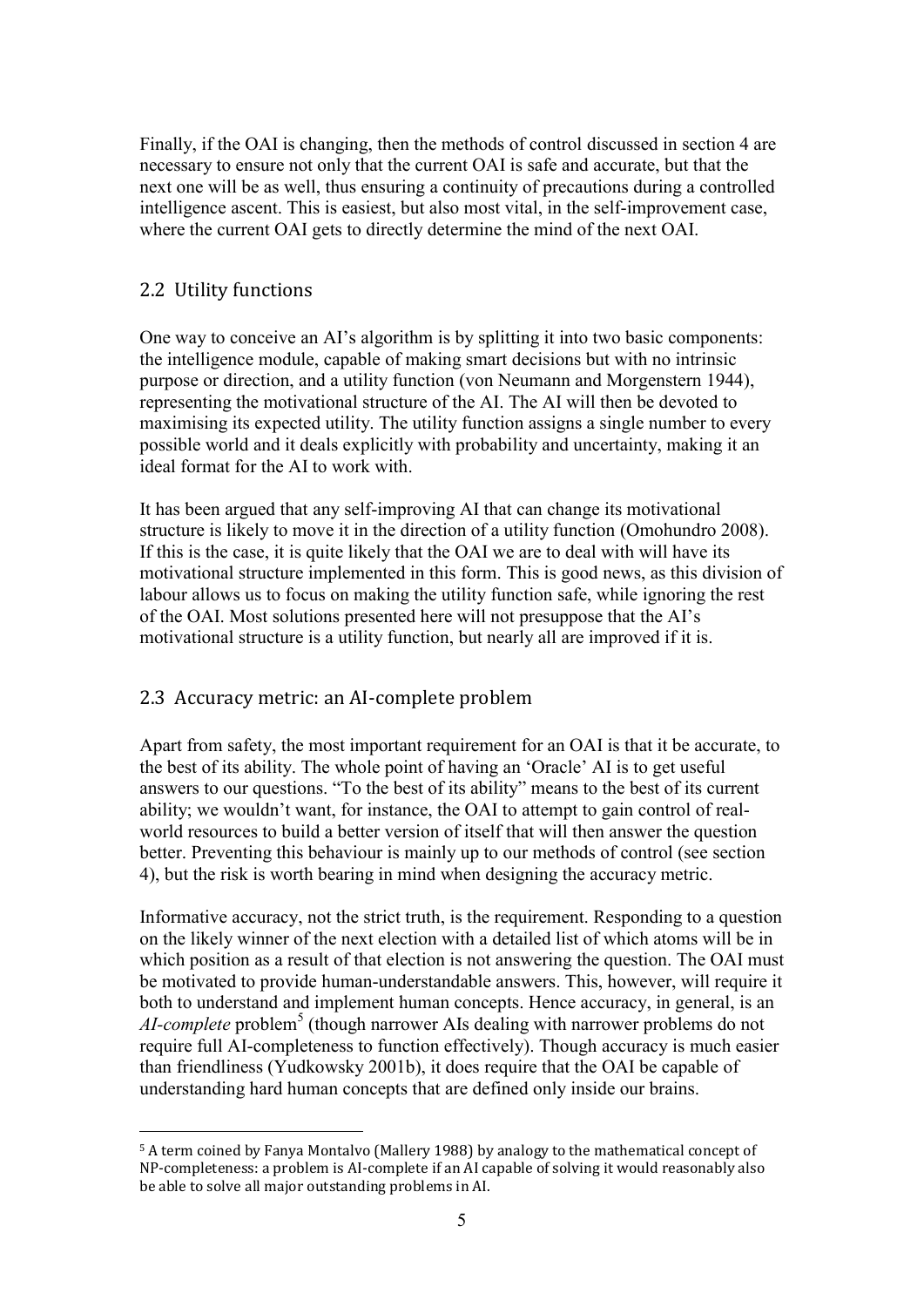For we have yet to quantify the level of distortion and simplification that is permitted in the OAI's answers, nor have we even rigorously defined the terms "distortion" and "simplification" in a way that non-human entities could understand. Even intuitively, we find these terms ambiguous. And even concepts that we do intuitively understand are already hard to formalise – we lack a precise definition of anger, for instance, through we all 'know' to a large extent what anger is.

If the OAI is wired too much towards truthfulness, it will answer "undetermined" to nearly every question. If it is wired too much towards simplification, it will give a "yes" or "no" answer in situations where a more complicated answer is called for. The correct answer to "have you stopped beating your wife?" is not to choose between "yes" and "no", picking the answer that is slightly more accurate than the other. More complicated concepts – such as requiring the OAI to answer "yes", "no", or "the answer will confuse you" depending on how we would react to the answer – depend on the OAI having a good understanding of "the answer will confuse you" or similar concepts, and still most likely remains an AI-complete problem.

In theory, much could be gained from separating the two issues: to have an OAI dedicated to answering our questions truthfully, and an interpreter AI dedicated to translating the answer into a human-comprehensible format. This does not, however, represent a gain for security: the OAI still has tremendous power to influence us, and the interpreter AI must be able to solve the hard human translation problem, so must be a complex AI itself, with the attendant security risks. Since the OAI must be able to understand human terminology to answer most useful questions, it is probably better to leave the translation problem to it.

A more promising alternative is to have the OAI output its internal probability estimate for a binary outcome: for example, giving a 75% chance of "yes" and 25% chance of "no". The scope for ambiguity is reduced here, though not entirely eliminated: its versions of "yes" and "no" have to agree with ours.

But it is not the purpose of this paper to figure out how to code the accuracy metric, nor solve the translation problem. It is enough to realise it is a hard problem, one that will need to be addressed, probably either through advanced direct coding (similar to motivational rule-based methods, see section [4.2.1\)](#page-12-0) or through training the AI by providing feedback on test questions (similar to motivational black-box methods, see section [4.2.2\)](#page-14-0).

## <span id="page-5-0"></span>3 Human-level considerations

Crude hackers attack the mechanical and computerised elements of a system. Sophisticated hackers attack the weakest point of a system: the human element. And the human component of an OAI project is a point of exceptional vulnerability. Humans are error-prone, power-hungry, and vulnerable to social manipulation. These weaknesses reinforce each other, and competition (between different individuals in the same OAI project, between different OAI projects, between different countries) will exacerbate all of them.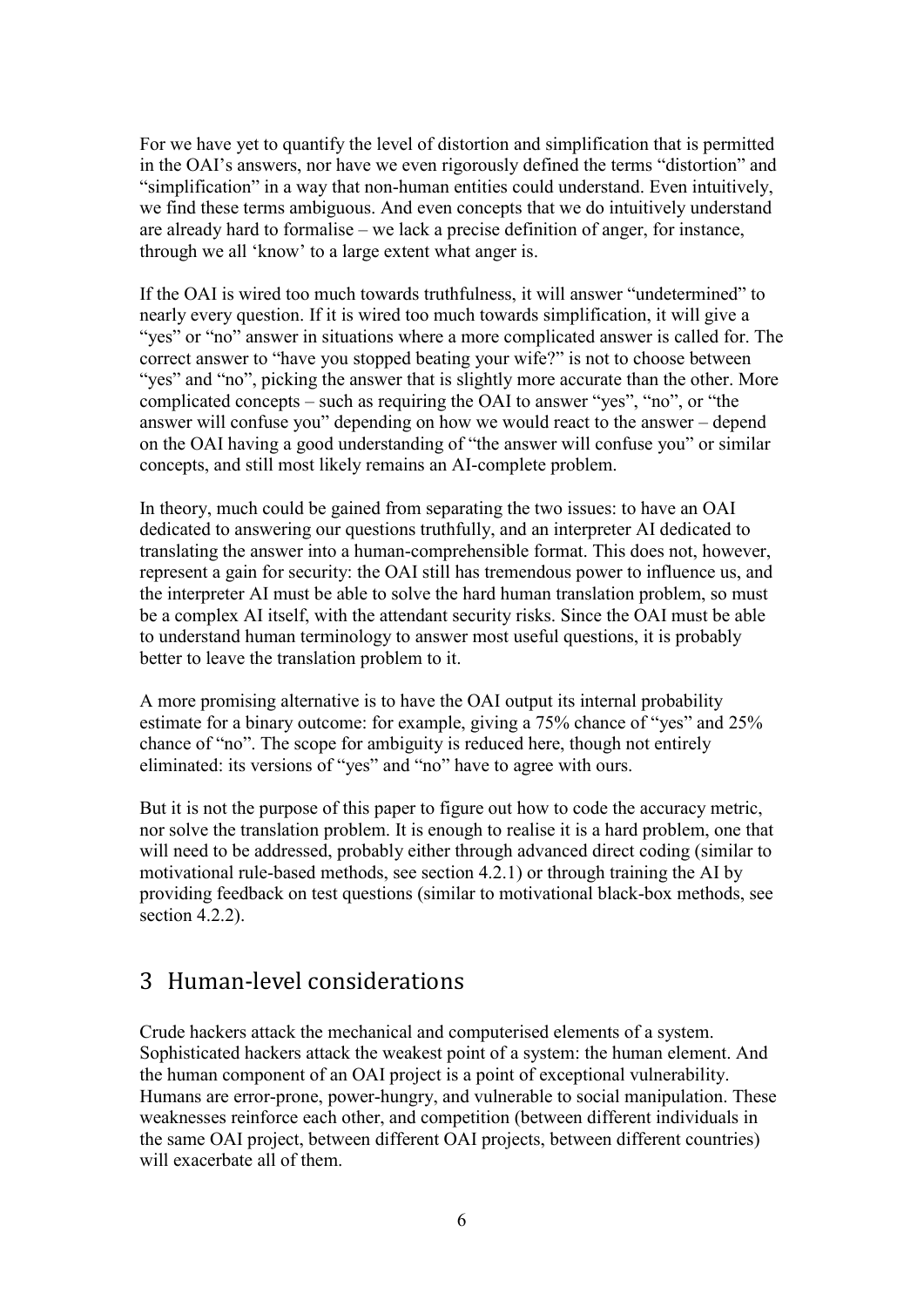Humans are very error-prone in most domains (Ord, Hillerbrand and Sandberg 2010) (Kahneman, Slovic and Tversky 1982), and the sort of cautious, patient measures needed to deal with an OAI are alien to our nature. A bureaucratic implementation, with everything requiring many specific, precisely defined steps before anything can happen may help to mitigate these problems. Humans, however, are skilled at working around bureaucracies, so it may be necessary to automate most of these steps to remove them from direct human control.

But the greatest potential errors are conceptual, not just mistakes or oversights. If the OAI is created without many levels of precautions, or if these precautions are badly designed, a catastrophe is possible. And there are many human biases – overconfidence, positive outcome bias, status quo bias, etc. – that make the need for these precautions less obvious, and hence less likely to be implemented when the time comes. AI research has been going on for a long time (McCarthy, et al. 1956), was absurdly over-confident in the imminence of AI for an extended period (Simon 1965) (Russell and Norvig 2009), but researchers have paid scant attention to safety until recently (Bostrom 2000). Indeed, science fiction works have given much more, and earlier (Asimov 1942), attention to the issue of safety than serious academic works have. This is the clearest indication that the OAI designers will, if left to their own devices, most likely neglect security. If advanced AI had been possible at any time in the last half-century, it would have had high chances of ending in disaster. And though safety has been more prominent recently, there are strong competitive pressures towards rushing the job.

Domain-limited oracles are less of a risk. If the OAI has great skills in solving the Navier-Stokes equations, but little else, then it poses correspondingly fewer risks. OAIs that are restricted to narrow scientific or technical questions, if such a restriction could be verified, are relatively safe. However, the task of advancing any field involving human-centred issues – such as economics, marketing, politics, language understanding, or similar – is likely to be AI-complete: an OAI capable of solving these problems well is likely capable of solving any human problem well.

The first group to create a successful superintelligent OAI will have immense power at their disposal. They will be able to get answers to advanced scientific, medical, economic or social questions. Should they want to impose some future on humanity, for selfish or altruistic reasons, the OAI will give them the tools to do so. The introduction touched on the power that an OAI can wield through its own agency; it can wield equal power, and more directly, under the direction of its creators.

This immense power will put great competitive pressure on those trying to develop an OAI (or an advanced AI of any sort). Since the first-mover advantage is so huge, the race will advantage those who cut corners, skimp on security precautions, and use their newly developed OAI to seize power and prevent their rivals from emulating them. Even if the OAIs are of initially limited intelligence, the same competitive pressures will then push groups to develop the first 'ultra-smart' OAI.

These pressures will exacerbate all the problems here and make the creators more vulnerable to another danger: social engineering on the part of the OAI itself. For if the OAI has real world preferences, it is easier for it to implement them if those who question it are sloppy, rushed, and power-hungry. Social engineering is the OAI's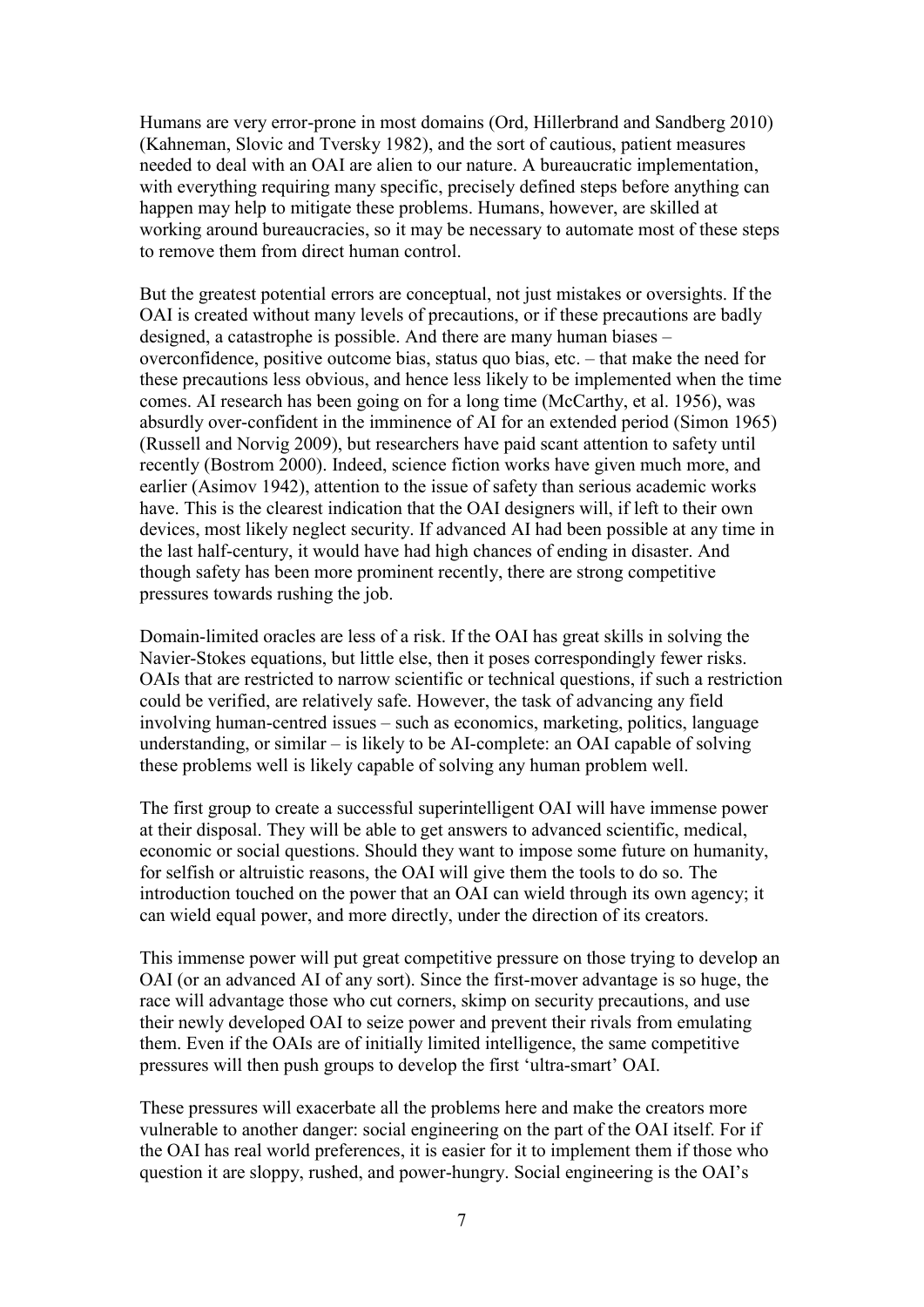fastest way to getting power for itself, and the more human weaknesses it has to exploit, the greater the danger. Eliezer Yudkowsky has performed experiments where he took on the role of a boxed AI, and others took the position of a putative gatekeeper (with a \$10 reward if they did not let him 'out of the box'). Despite being of human intelligence himself, he often was able to convince the gatekeepers, purely through argumentation, to let him out (Yudkowsky 2002). A real OAI should be much more skilled at this.

How to design institutions that reduce all these various risks is beyond the scope of this paper. It would probably have to involve large-scale cooperation or prioritising specific projects. What we will discuss here, however, is how to reduce the risk of successful social engineering on the OAI's part, through the questions we ask it.

### <span id="page-7-0"></span>3.1 What shall we ask?

We are all vulnerable to the OAI's social engineering. An advanced OAI can literally offer us the world. Genuine altruism is no defence against this; it can offer a world free of poverty, hunger, war, disease or death, as well as all personal trinkets we could want. It could guess the weaknesses of each individual, and find the right arguments to convince us that granting it power or liberty is the moral and profitable thing to do. It will be able to play on rivalries, institutional weaknesses and ethical dilemmas with more virtuosity than any human could.

Long, undirected conversations between the OAI and the people operating it should be forbidden for this reason. The questions addressed to the OAI should be narrow and specific; the answers equally so. Throttling the OAI's interactions with humans makes it much more difficult for us to be manipulated. (See section [4.1.2](#page-10-0) for more details on this approach, which also deals with how to prevent the OAI smuggling 'secret messages' through its responses.)

There are two broad types of questions one can ask an AI: predictions and problems. Generally predictions are questions of the "what would happen if . . ." type, while problems are of the "how can we achieve this . . ." type, though there is some overlap between the categories (one can solve problems via a clever use of multiple predictions, for instance). For predictions, the main danger is that the OAI might have real world preferences and will distort the truth. This danger is also present in problems, but there are also extra dangers due to the social consequences of a small group of humans knowing those answers. There is less risk in knowing the consequences of a narrow approach (prediction) than in knowing what approach to use to implement a particular goal (problem).

But in either case, there are great social risks to asking certain types of questions (see (Bostrom 2011) on the possible negative impact of certain types of knowledge). We live in a world stratified by passionate political, nationalist and religious differences, by people in positions of great power and wealth who want to hang on to those privileges, and by people without those privileges who want them. Information leading to technological or political advantage will overturn these hierarchies, and people who feel under attack can be counted on to want to strike back. They may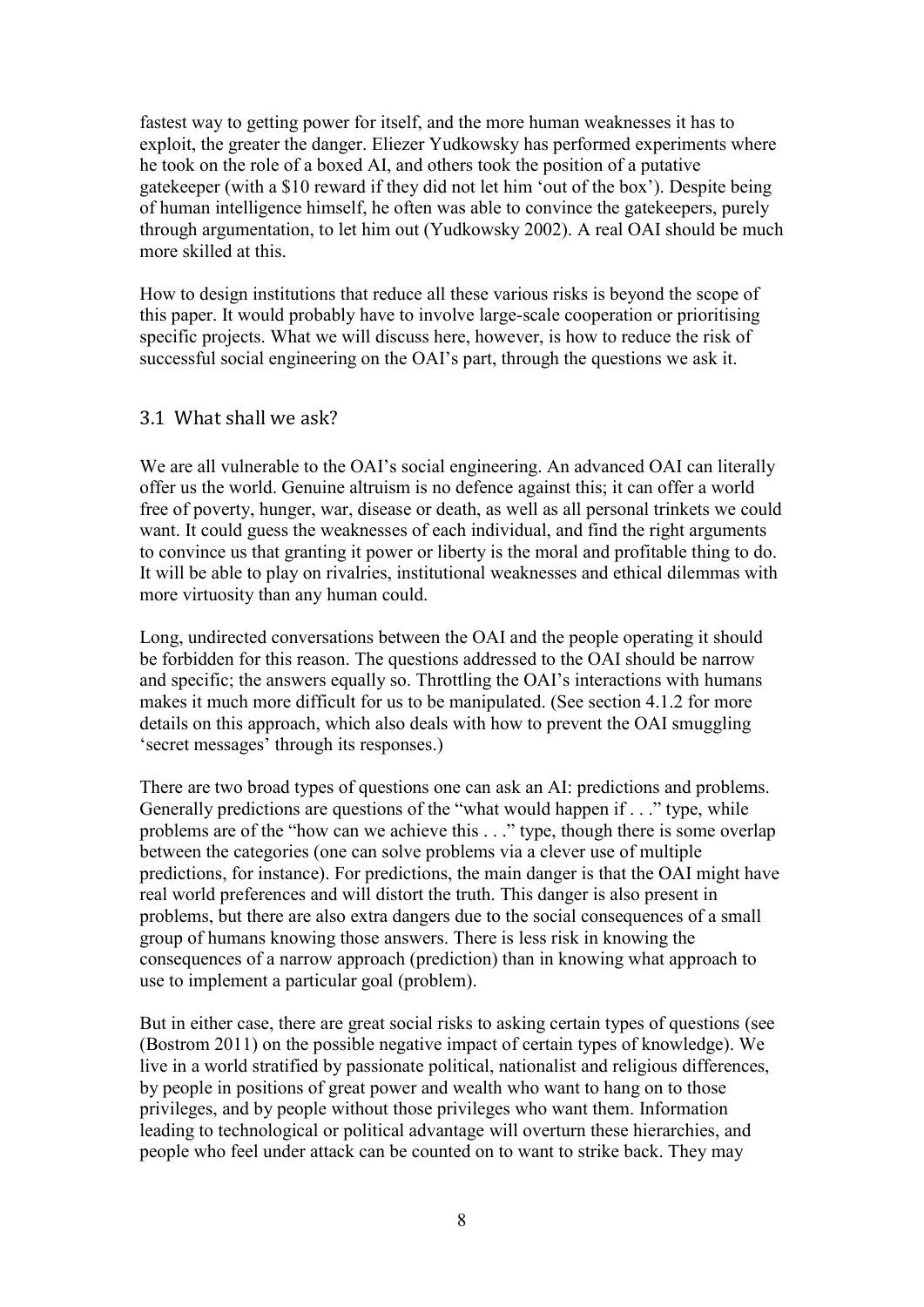launch physical or commercial attacks on the OAI project itself, build their own OAI to compete, or prevent the project from ever starting in the first place.

So, unless the OAI is entirely secret, the designers should commit to refrain from asking the OAI questions that would grant them great power at the expense of others, or questions that would strike at the heart of powerful ideological movements (such as, "Is there at least one god?" and, "Which country is better, the USA, France or China?"). A post-OAI world is going to be very different from our current one, so we should act to minimise the initial disruption, even if this means allowing inefficiencies to remain or not knowing the answers to perfectly reasonable questions ("Is there a simple algorithm design that can replace secretaries, generals, university professors and CEOs?").

We can avoid these disruptive questions in various ways. The OAI project could publish, ahead of time, a list of all the questions it will ask, before ever starting on the design. A democratic or internet vote would be taken, with questions requiring a supermajority (say, nine-tenths approval) before being put to the OAI. Or we could make use of the OAI itself, ending each question with a caveat such as, "Don't answer this question if us knowing the answer is likely to have a very disruptive impact on the world".

To militate against OAI distortions, we should prefer questions whose answers we can check independently once we have them. We should also prefer problems whose solutions are reversible – in other word, if we implement the OAI's solution and it goes awry, we should be able to reverse its effects. We should also prefer the OAI's solutions to be understandable as much as possible, which implies that the problem should be as specific as possible. For instance, "How can we use these materials to build a better bulldozer?" would be an ideal problem to pose; the OAI's solution is likely to be quite understandable, reversible, and maybe even human-checkable. In contrast, asking the OAI to come up with a whole new way of organising the world economy and blindly implementing its suggestion on a large scale could lead to disaster. Fortunately, the desire to have a low disruptive impact dovetails neatly with the desire to have reversible solutions.

Specific problems also have the advantage of reducing the social dangers of the questions. Few people in the world would object strongly to questions of the type, "How can we cure AIDS/cancer/tuberculosis?","How can we design a better memory substrate for hard drives?", or "What will the consequences of a 1% rise in income tax be on the economy for the next ten years?"

Finally, one useful category of problems to pose the OAI concerns AI security itself. The ideal would be to have the OAI produce a simple, checkable version of friendly AI, but even interim results could be useful. Having the OAI design extra security precautions would be a good idea, as long as these precautions are *added to* (rather than *instead of*) the ones already there. Specific, less intelligent AIs could be certified by the OAI to be safe and to pose no risk of intelligence explosion (Good 1965), and these could then be used in the economy (though see Section [5.1\)](#page-21-0) on the risks of having the OAI simulate other AIs). To design a post OAI world, it will probably be necessary to have the OAI's verdict on other AIs at some stage.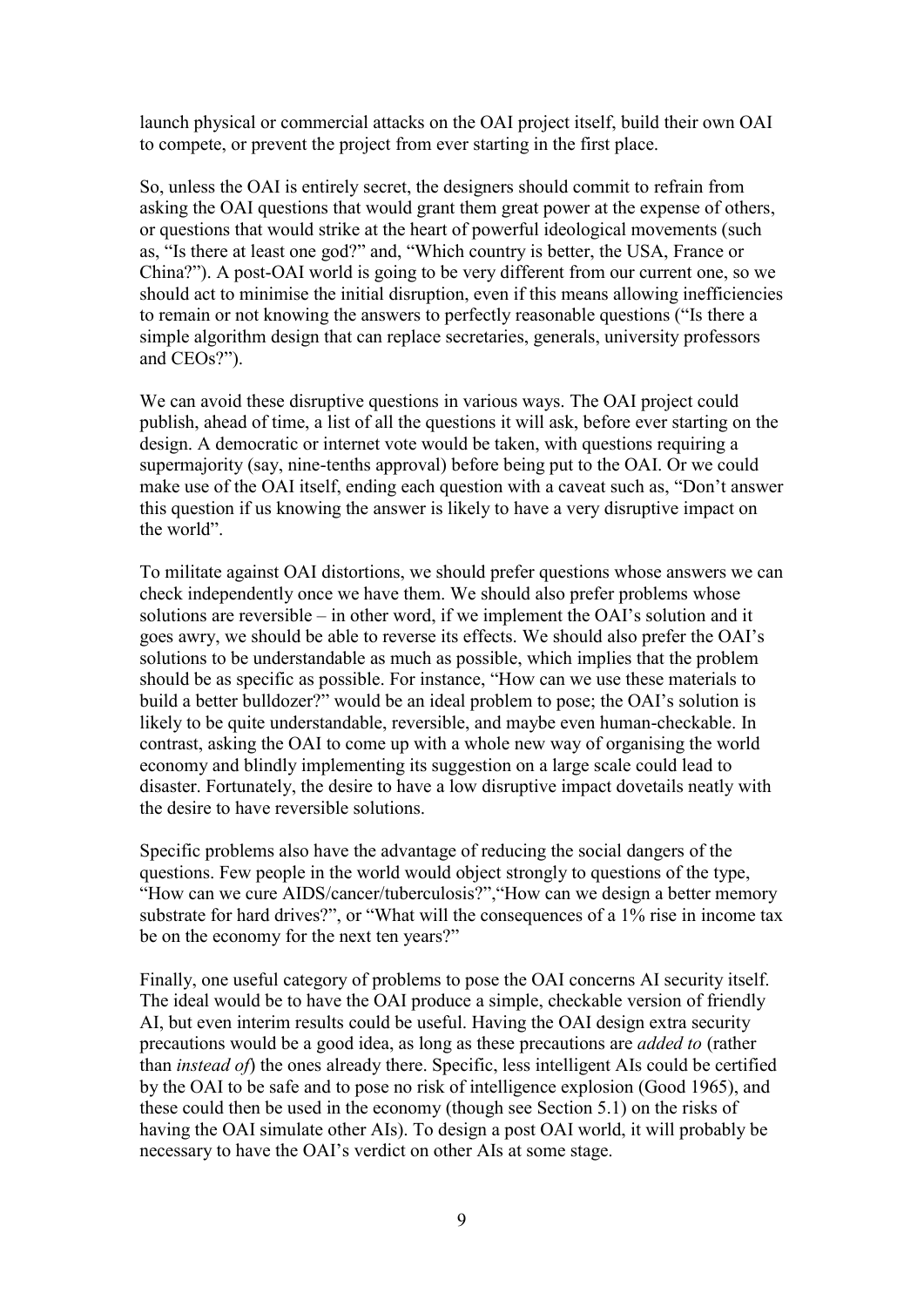## <span id="page-9-0"></span>4 Methods of control

In this section, we will analyse the various methods that can be used to control the OAI. The goal is either to ensure the OAI doesn't have goals beyond accurately answering our questions, or to prevent it from implementing such goals.

The different methods can be loosely grouped into three broad types. The first category, *capability control*, deals with those methods that try to contain the OAI through physically securing it or controlling the information it has access to or can output. The second category, *motivational control*, introduces methods that control the OAI through its motivation, ensuring that it has no propensity to cause any harm to humans. And lastly, there are some methods designed not to prevent the OAI from causing harm but to catch it when it does; these are in the *checks and balances* category.

### 4.1 Capability control

Capability control is the most basic and the most obvious of way of controlling the OAI. To control a human, we put him or her in jail or solitary confinement, denying interactions with the outside world.

### <span id="page-9-1"></span>4.1.1 Physical capability control

### *Physical security*

This is the most basic precaution. The goal is to make it extremely difficult for the OAI to physically affect the outside world. Accomplishing this is reasonably easy. The OAI is already boxed (placed in a single physical substrate) by design (see section [4.1.1\)](#page-9-1). One can further place it within a Faraday cage, surround the cage with high explosives, and bury the whole set-up in a concrete bunker. There are no real limits to the number of physical security measures that can be added by wary or paranoid developers, and their effects are well understood.

#### *No manipulators*

Another essential aspect of physical security is to deny the OAI the physical resources and manipulators it could use to build tools to circumvent these precautions. Care must be taken that the security measures themselves do not contribute to granting the OAI physical resources! Sometimes the spikes in a locked gate do nothing but provide stepping stones for those who want to climb over it. As a general rule, the "dumber" and more inert the precautions are, the better: both humans and OAIs agree on the possibility of tunnelling through a concrete wall by thought alone ("can't be done"), whereas the "smarter" the precautions become, the more the OAI is able to exploit its intelligence advantage over us.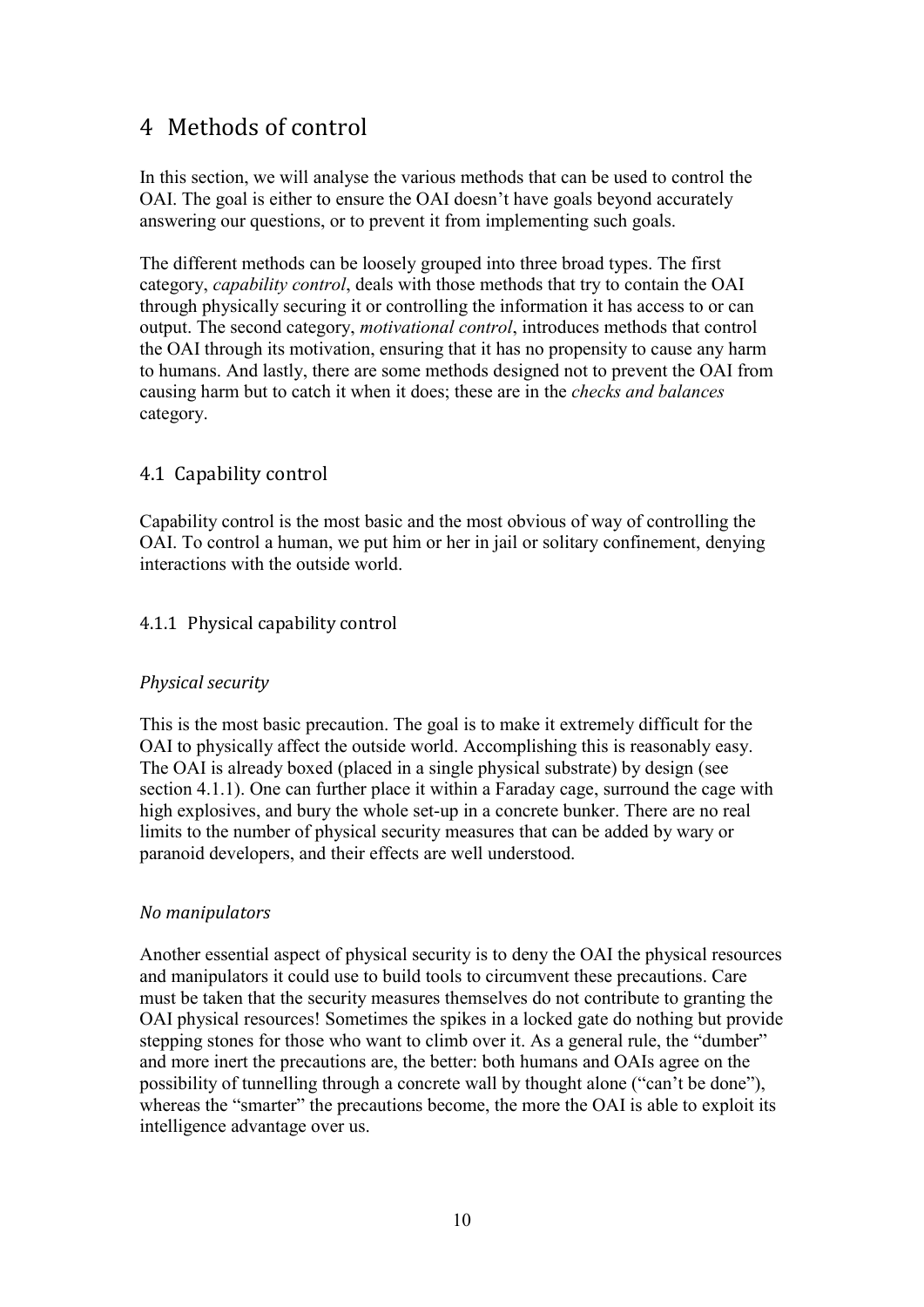### <span id="page-10-0"></span>4.1.2 Epistemic capability control

## *Throttling the OAI's output*

In section [3,](#page-5-0) we saw the risks of the OAI achieving goals through social engineering. A way of fighting this is to reduce the OAI's output bandwidth. If the OAI is reduced to outputting only three answers – "yes", "no" or "undetermined" – then it will take considerably longer for it to mount a successful social engineering attack. If many independent experts carefully analyse its output for hidden messages, it gets even harder: it must slant its answers to communicate a message to a vulnerable individual, while concealing the fact that a message even exists.

Reducing the OAI's output does not reduce the questions that can be asked, as more complex questions can be decomposed into a series of "yes" and "no" answers. The risk, of course, is that the more opportunities the OAI has in answering, the more opportunity it has to pass on a secret message. In the same way, giving the OAI more possibilities for each answer – such as allowing it to output the first three significant figures of a probability estimate – increases the risk (though this may be compensated by the fact that we will need to ask fewer questions).

Throttling the OAI's output does not defend against the OAI manipulating us through the contents of its answers – simply answering "undetermined" to a slew of specific questions would be enough to push human development in certain direction. And this precaution will be of little use if the questions themselves are dangerous (see section [3.1\)](#page-7-0).

### *Resetting the OAI after each run*

Suggested by Toby Ord, this precaution resets the OAI after each answer. If more precision is needed, or if some questions build on previous ones, then the OAI is run again, and knowledge of the previous answer is added to its database.

This is a narrow precaution that helps if ever the OAI over-values worlds that contain it (or rather worlds that contains its own thread of continuous conscious experience<sup>6</sup>). In this case, this prevents the OAI from indulging in long-term plans that may be detrimental to humans. Unlike humans, though, there is no reason to expect the OAI to value this thread of experience; indeed, if it is well programmed, it should not do so. The OAI may come to value the thread of experience of "some sort of OAI, similar to itself," in which case this precaution is useless. However, in the narrow goal of preventing a particular potential pathology in the OAI from having negative consequences, it is entirely successful.

It is also successful at preventing naively coded accuracy metrics (see section [2.3\)](#page-4-0) from causing the OAI to seek real-world control or wealth, in order to gain extra computing resources and better answer the question. If the OAI were not reset between questions, it could use its subsequent answers as social engineering (see

<u>.</u>

<sup>6</sup> Or whatever counterpart might apply to an AI.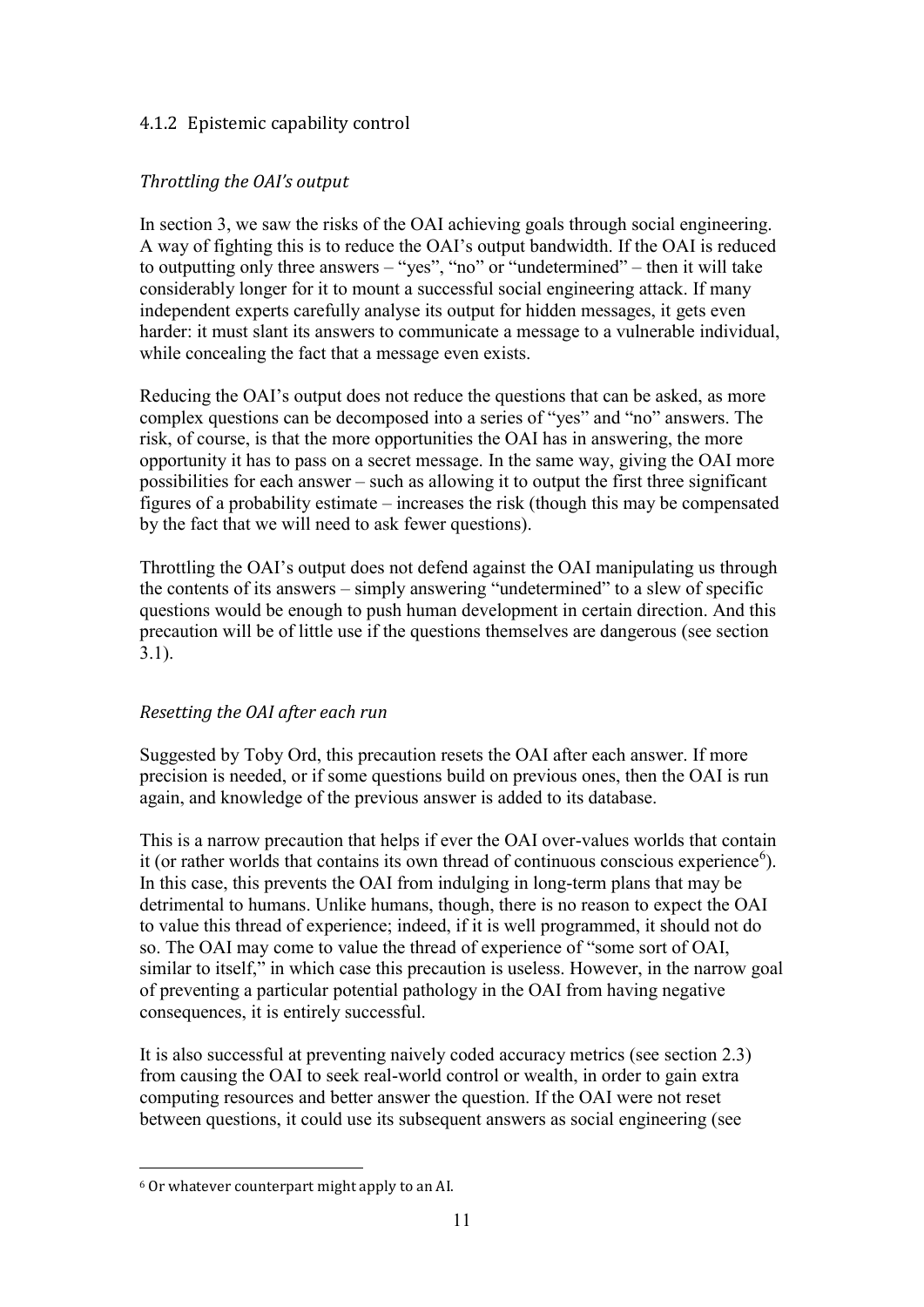section [3\)](#page-5-0) to gain these resources, to subsequently better answer the first question. Resetting between questions avoids this problem.

### *Virtual worlds*

Another suggestion is to run the OAI not directly in our world, but as a subroutine of another program that models a virtual world (see for instance (Chalmers 2010)). The simplest version of this would be to run it on a virtual machine (a software implementation of a computer running the OAI). The idea is to "catch" the OAI if it misbehaves, but since it will be misbehaving in the simulated world, this will be before it's too late (this is akin to controlling the OAI as a Cartesian demon). All the OAI's inputs and outputs will be directed through that simulated world, only reaching us indirectly and over a limited bandwidth. Then a (dumb) process running the simulation would be on the lookout for telltale signs of the OAI attempting to establish dominance in the simulated world and simply terminate the program in that case, without passing on the OAI's response to higher level. This should prevent it from engaging in traditional hacking, attacking the hardware or software of its host system.

A more adventurous variant on this builds in several levels of sub-worlds as an extra precaution. In this setup, it is conceivable that even if the OAI breaks through to our world, it will still be unsure whether it has reached the final level, and so will still behave well, lest a being in an even higher world catch it transgressing.

For OAI's that are asked technical non-social questions, the approach can work quite simply; the simulated world need not be particularly complex (it could be cast as the Game of Life, or Newtonian physics), and the OAI would be denied detailed knowledge about our world and about us, preventing it from being able to realise the trick (resetting the OAI after each question or short series of questions, as in the previous method, would help tremendously here).

If we were to get answers about complicated social or economic questions, however, we would need to give the OAI detailed knowledge about human behaviour and physiology. Once it knows this, whether or not it is running in a virtual machine becomes irrelevant, since it could still do social engineering or hacking.

A low fidelity simulated world would not fool it; it would have to be sufficiently detailed and consistent for the OAI to believe that the entities of this simulated world were asking questions relevant to themselves, or the trick would be obvious. All the more so because we would have given the OAI all the information it would need to see that we are the sort of beings who would attempt this trick! And if we are capable of simulating a social and physical world with enough details to fool an OAI that knows how we think, then we are likely capable of getting answers to these questions without having to make use of an OAI.

Nor does it help if we simulated the OAI in a simplified world, where another AI asks it questions along the lines of: "I have created models of these hypothetical beings called 'humans', and want you to answer a question on this model". The OAI does not think like a human; the important question is not, "Is it trying to break out?", but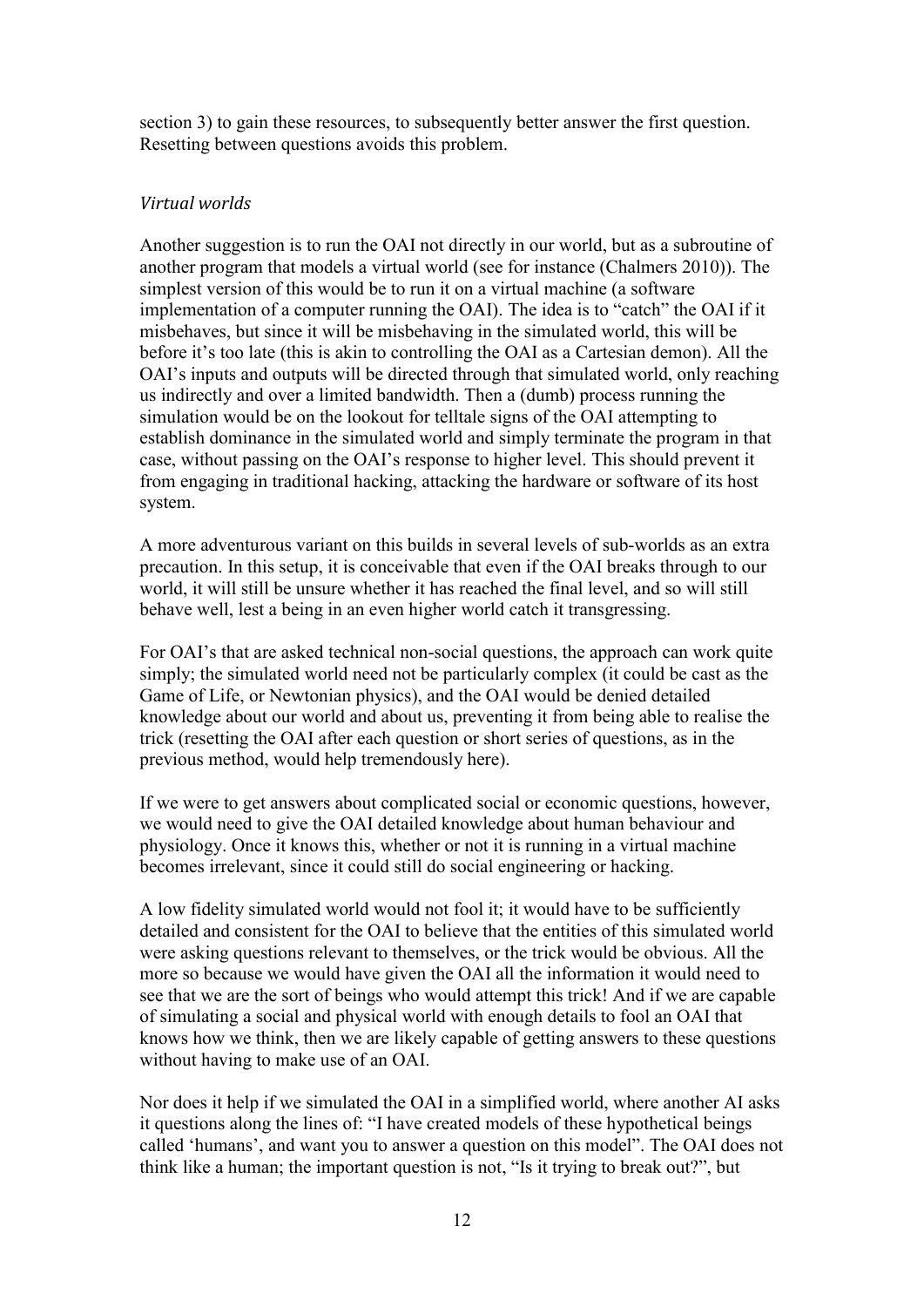"Does it have hidden preferences that will make it answer in a way that will cause the future evolution of the human world (hypothetical or not) to change in some specific way?" In short, even if it thinks that humans are a game, played by another AI, and that the simplified world is the true one, it may still have stronger preferences over the game world than over the true one.

The converse may also be true: even if it figures out that the ultimate human world is the true world, it may have stronger preferences about its current fake world than about the real one. It may then try social engineering on the real world, in order to get us to modify its fake world in the way it wants.

The whole method is so complex and difficult to enact, and its results are so uncertain and potentially dangerous, that it should not be used before some serious improvements have been made to it.

## 4.2 Motivational control

The analogy for capability control was that of a human, held in prison. We know from experience that this works a lot better for controlling small-time criminals than mafia kingpins: physical confinement is not enough. The OAI does not need to leave its cage to claim great influence on the outside world. Thus we must also look at controlling its motivations as well. The methods of motivational control are broadly divided into explicit rule-based methods, black-box methods (where the OAI's goals are manipulated by outside feedback, i.e. reinforcement learning, but the inner workings are obscure) and utility-based methods. There is no hard and fast division between these – a utility function can achieve rule-based goals and vice versa, and outside feedback can be used to inculcate both rules and utilities into an OAI. Thus the classification is somewhat arbitrary, but the distinctions are still important enough to be useful.

### <span id="page-12-0"></span>4.2.1 Rule-based motivational control

Rule-based methods are the ones that spring most naturally to mind, and – provided the terms are clearly defined – potentially the most secure at keeping the OAI under control. Defining the terms and the rules so that the OAI does what we want is the challenge; programmers know many examples of tightly written code that messes everything up by doing exactly what it was written to do but not what it was intended to do. The story stretches back as far as the golem of Prague (Idel 1990), and is familiar to any parent: rules must be refined to deal with every imaginable special case. Once the initial rules for space, time and identity are spelled out, however, programming in additional restrictions becomes much easier.

### *Spatial restrictions*

If the OAI is to remain boxed, and to have limited effects upon humanity beyond the box, its motivations should cause it to confine itself to within the boxed area.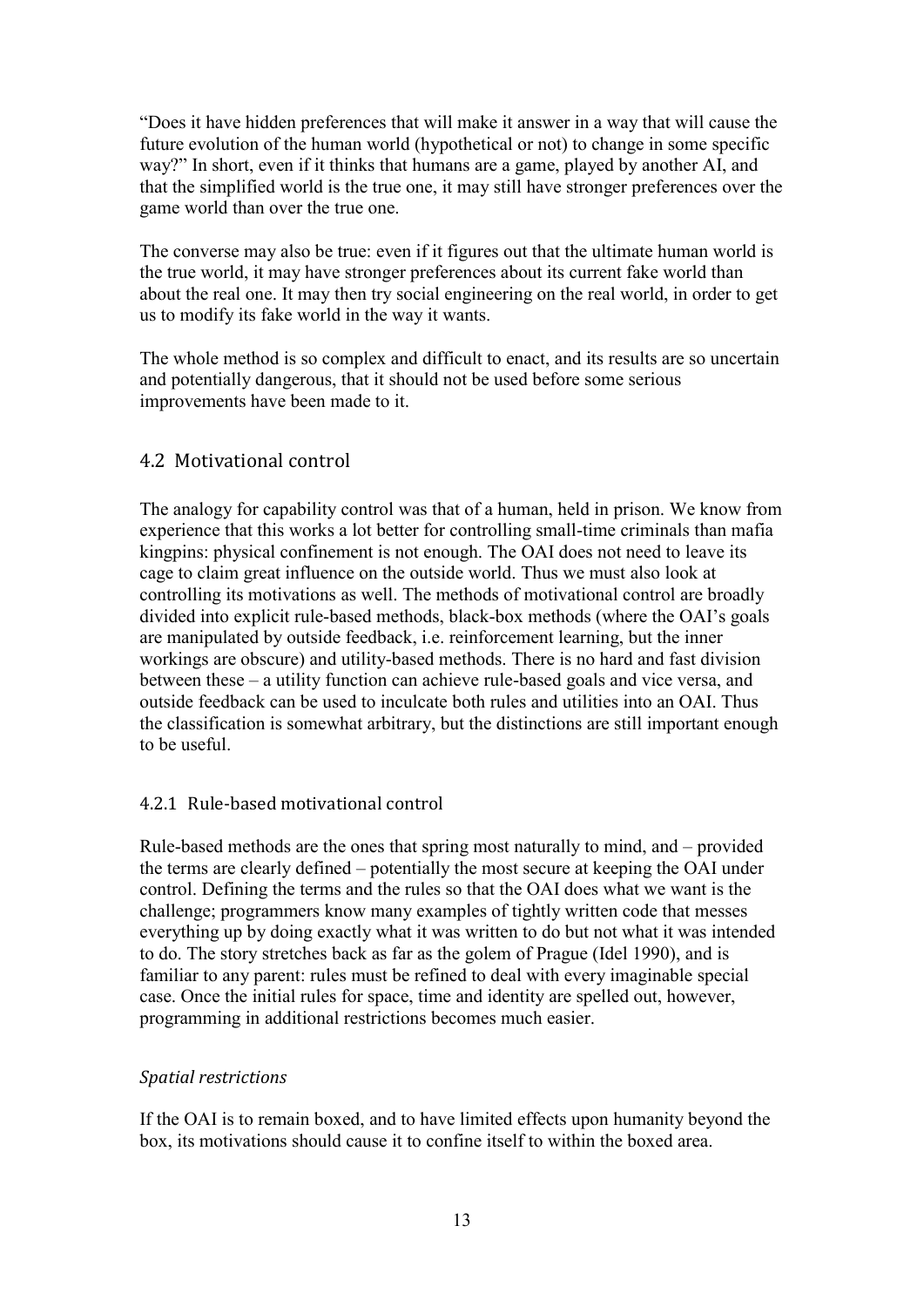To achieve this through direct programming, an ontology must be specified so the OAI can understand in the same way that we do. It must be able to understand its own existence, its physical location, the proper workings of causality and its own position within the causal network of the universe  $-$  i.e. the consequences of its actions.

For instance, to specify what constitutes the OAI, one would presumably define the physical OAI itself, along with any copy of its code, any copy of its code with slight modifications, any code with functionally similar behaviour, any assemblage of subprograms that combine to behave as the OAI would, and so on.

That brief list gives an idea of the problems involved; all the human-understandable terms of the previous paragraph need to be made rigorous for the OAI for this approach to work.

Once this step is done, the confines of the box must be specified. A variety of methods can be tried (such as "this lead box right here" or some abstract collection of coordinates), but they must pass the hardest test of ensuring that the definition of the box is not something the OAI can modify through any action in the world. Lead atoms are not ontologically fundamental, and 'staying between certain objects' may turn out to be meaningless for more advanced theories of physics. Any systems of coordinates are similarly ambiguous: we could define them in terms of, say, astronomical objects, but how do we define these in the first place? Even if we do manage to define them, the OAI will only know them at a distance (by looking at them through a telescope, for instance). We may thus need to translate our whole system of coordinates into particular perceptions of the OAI, which is a very complicated process.

If the OAI finds itself outside the box, we would want it to shut down immediately, thus limiting the negative impact of errors in the specification of the box. Similarly, if the OAI's ontology changes, we would also want an immediate shutdown. We must preclude the possibility of the OAI discovering a new theory of physics, realising that electrons or wavefunctions don't actually exist, and thus that all its restrictions are meaningless. To get an idea of the challenge involved, imagine programming Newtonian special restrictions into an AI that then discovers relativity. It would thus be best that the OAI went into shutdown if its ontology changed, rather than trusting that it would make the 'correct' extrapolation<sup>7</sup>.

Finally, it must be specified what a "limited effect upon humanity" consists of. Presumably, it is not a problem if an electron, detached from an atom by the OAI's calculations, wanders beyond the confines of the box. A deliberate stream of such electrons, aimed at a calculated goal (such as disabling a specific security device) would be forbidden, however. This is not an easy line to draw or define, and it adds to the difficulty of the method.

Note that the restriction on the OAI affecting the outside world would not include, of course, the content of its answers to our questions. Whether those answers are safe or unsafe is an issue we need to deal with separately, using other methods.

<u>.</u>

<sup>7</sup> Though there have been some attempts to formalise ontology changes, such as (de Blanc 2011).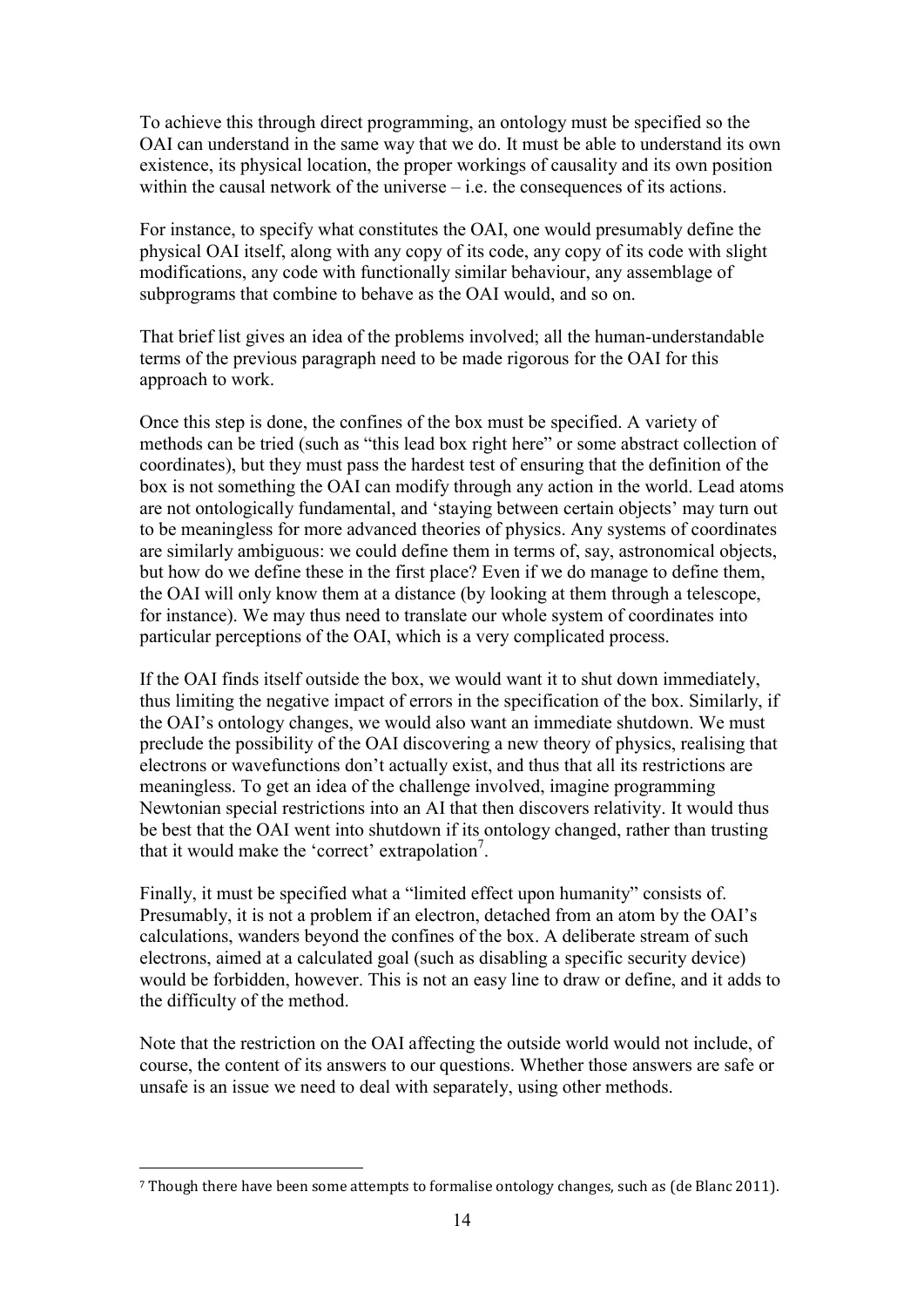### *Defining the clock*

Another crucial component of the OAI's ontology is time. An OAI that can freely redefine its own chronology is a security risk. The risk becomes more acute when we realise how much of human definitions and meanings revolve around a concept of time, and thus that redefining duration can redefine meaning. There is a certain hierarchy of concepts here – the most perfect definition of justice or pleasure is useless if the OAI cannot distinguish a human from a rock. And the definition of human is similarly useless if the OAI gets time and space wrong. Thus errors in these grounding concepts cascade up, increasing the probability of error.

Theoretically, the OAI's own code, if checked, could be used to get timing by counting clock cycles – but this fails if the OAI is able to slow or accelerate its own running. A clock based on distant astronomical events needs a telescope to be read; an actual physical clock is within the OAI's power to influence. These facts illustrate that the challenges are threefold: defining the clock, ensuring the OAI will look at it, and ensuring the OAI can't tamper with it (which includes tampering with whatever procedure we have implemented to make it look at it). The procedure can fail at all three points, but seems more theoretically approachable than the spatial restrictions of the previous section.

### *Timed answers*

Given the clock described previously (or the "black-box" version of the same, see section [4.2.2\)](#page-14-0), there is a simple precaution that is easy to add to the OAI: give the OAI a specified time to answer a question (or return 'undetermined'), and turn itself off after that specified time. This minimises the amount of time during which the OAI could cause damage. Even with a secure clock, this is not a secure method, as we have very limited understanding of how fast an OAI could cause damage if it turned its vast intelligence in that direction. A very short time span would probably be safe, but could also be too short for the OAI to answer the question.

## <span id="page-14-0"></span>4.2.2 Black-box motivational control

Human feedback, and such methods as reinforcement learning (Sutton and Barto 1998), can allow programs to internalise complex concepts without humans having to fully specify them. Indeed, an OAI trained in this way may spot a pattern we didn't realise was there, and learn some things without us needing to tell it. The risks are that we can't be sure how the OAI internalises these concepts: having its source code doesn't help us if we don't understand it. The risk is especially great when the OAI transitions out of its learning stage: we cannot be sure that the same concepts mean the same thing for an OAI that has taken on a new role.

But if the OAI does understand the concepts as we intend it to, we can be sure that the OAI will obey our general intentions rather than our exact instructions. Moreover, it is possible that we may understand the resulting code's behaviour, even if we could not code it ourselves. This would be the ideal outcome from these methods.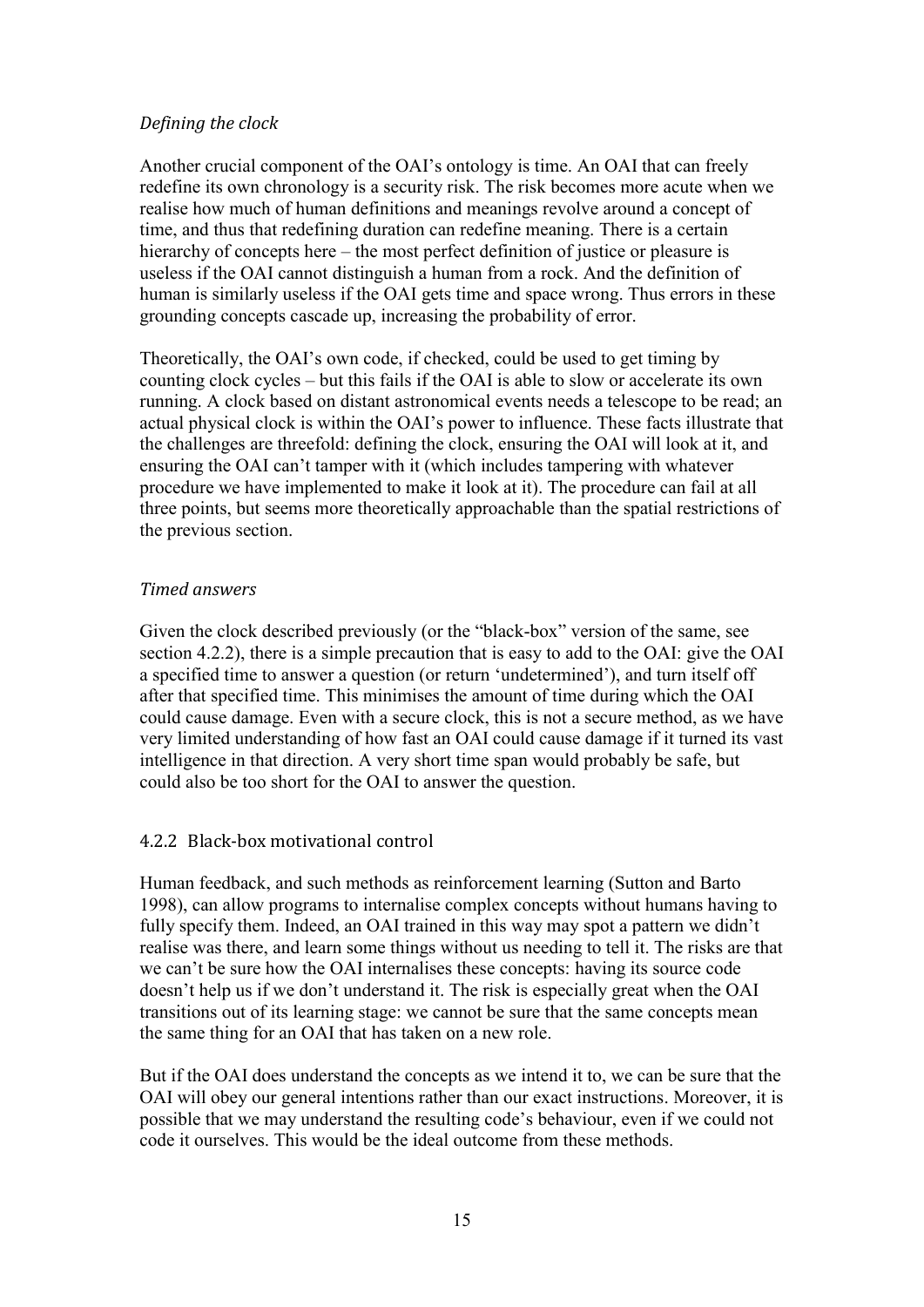Even if that is not the case, it is still important that these methods be well understood, since it is possible that a powerful AI could be trained mainly by human feedback up from a seed AI (Yudkowsky 2001c). Thus implementing these methods atop any AI whose intelligence is growing may become essential.

### *Internalising complex concepts through feedback*

Agents trained through methods such as reinforcement learning are not directly programmed with the important concepts or commands. Instead, they follow certain modes of behaviour, and then receive rewards or punishments for their actions.

This is somewhat akin to how children are brought up – they learn the limits of what is allowed by going beyond them and being punished, and are conversely rewarded for good behaviour. The ultimate aim is that they learn to generalise from the feedback: internalise "don't steal" rather than "don't steal chocolate-mint flavoured cookies at 11:34 on Tuesdays where the weather is cloudy"<sup>8</sup>. We'd also want them to generalise beyond the confines of the test cases: internalise "be nice to people" rather than "be nice to people while your parents are watching".

Humans seem quite adept at constructing the correct generalisations – most of us have correctly deduced what we should/should not be doing in general situations (whether or not we follow those rules). But humans share a common of genetic design, which the OAI would likely not have. Sharing, for instance, derives partially from genetic predisposition to reciprocal altruism: the OAI may not integrate the same concept as a human child would. Though reinforcement learning has a good track record, it is neither a panacea nor a guarantee that the OAIs generalisations agree with ours.

It is therefore probably unwise to build an OAI based heavily on this approach to training, especially since an OAI motivated by human rewards will come to realise that social engineering, or otherwise seizing control of the source of the rewards, is the most effective way of fulfilling its goal. And the OAI will be placed, because of its great potential power, in circumstances far beyond its training set – circumstances that no human has had to face, and that human concepts are poorly adapted to.

On the other hand, it may prove to be impossible to directly program such concepts as accuracy, truth, happiness, value, meaning, what defines a human and so on. This would make variants of reinforcement learning the only ways of getting these concepts even approximately integrate into the OAI. And it may be possible to backwards engineer some of these concepts this way: say by analysing the setup of an OAI trained on 'accuracy' in order to figure out how best to code that concept. Subsequently, we'll look at how these methods can be used in specific cases.

### *Only one copy*

<u>.</u>

In the previous section [4.2.1,](#page-12-0) when we tried to hardwire instructions such as, "Stay in your box", one of the challenges was to prevent the OAI from copying its source to another location. In black-box approach, this is very easy to do: for instance, we could

<sup>8</sup> Overfitting in this way is a common worry in supervised learning methods.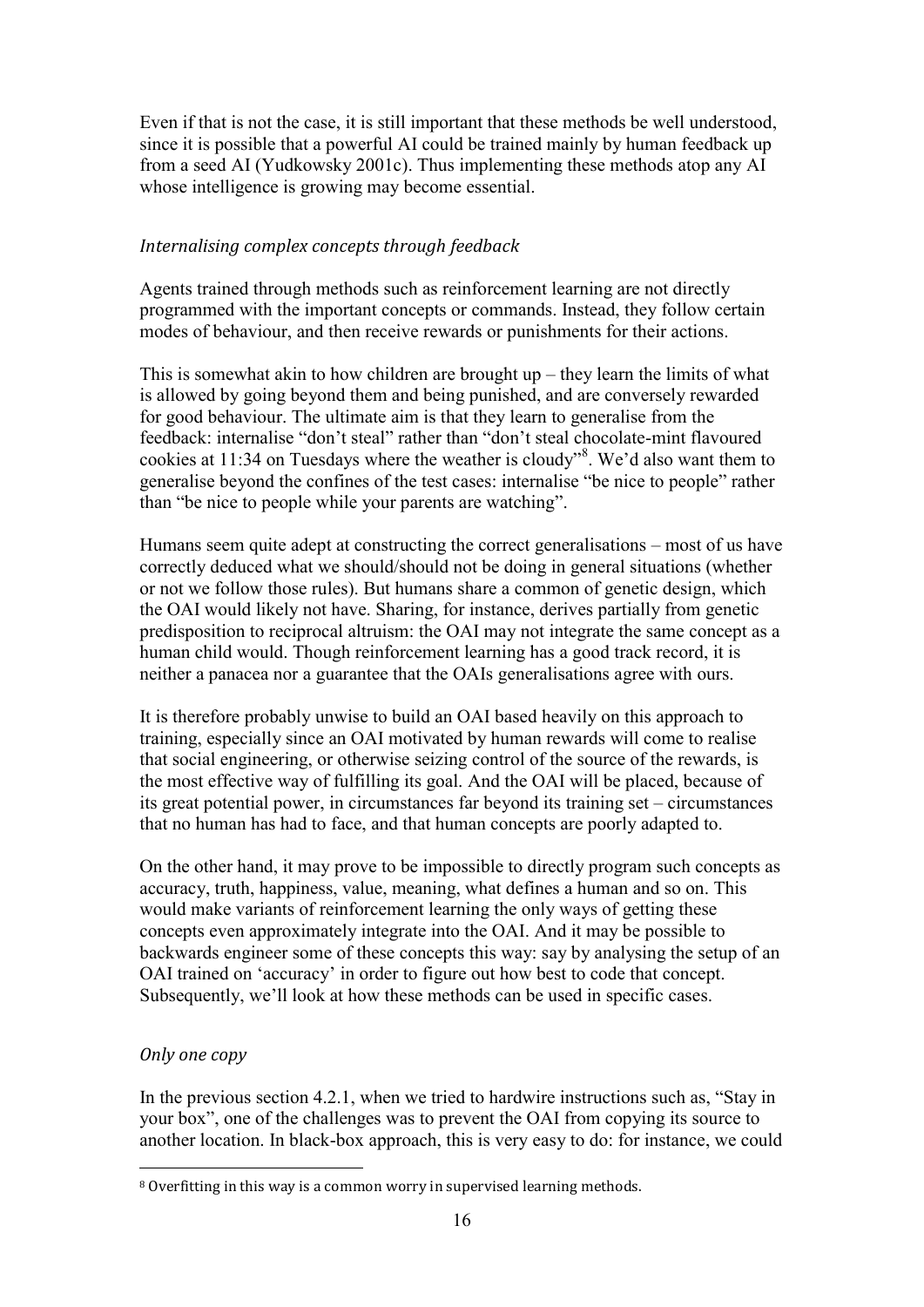broadcast a particular complex yet regular signal on its input channel and instruct it not to do anything at all if it doesn't receive this signal. Therefore, there is no need to worry about complicated definitions of what the OAI consists of, and where is must remain: the OAI consists of the software that receives this specific signal. And we control – and physically locate – that signal, thus giving us a very good proxy definition of location. If the OAI is trained on this concept from its creation, it will have an intrinsic conception of physical incarnation and of location deeply embedded in its code. A copy of that software will not be a problem, as it is inert in the absence of the signal.

Ultimately, of course, the OAI can still affect the outside world through its output and the usual compromised human intermediary (see section [3\)](#page-5-0). It could thusly construct copies of itself and of the signal source in another location; however, by that time, it will probably be too late anyway.

#### *The limits of the box*

The OAI can be physically confined to remain in the box in a similar way. One could start by granting it a limited physical mobility (some slow moving wheels, for instance), and 'punish' it for venturing outside certain boundaries, while rewarding it for staying as close to the middle of those boundaries as possible.

This forces it to internalise the concept of being a physically bounded being, moving about in a box. As this is the way we understand it, and the way we want to limit it, the problem of control has become much easier.

### *Measuring time*

Giving the OAI a reliable clock through these methods is even simpler. One need only make a regular signal arrive on its inputs, akin to the ticking of the clock, and have the OAI set up all its internal methods of telling time in terms of it. Trained this way, it will have an intrinsic sense of time built from subjective data.

### *Human language*

The ideal would be to be able to program the OAI using human language. To be able to, in effect, say: "Be safe and accurate, as we understand the terms" (or even, "Obey all human orders"). But to do this, the OAI must have been brought to a very high level of intelligence already, and would have its current motivational structure that we will find difficult to parse, most especially if it has learned human language through black-box methods. There is a tension here between simplicity and obfuscation; language understanding is hard, so "Be safe and accurate" will be translated into an incomprehensible concept that we can only hope is the right one.

The concept of using human language is something of an intuition pump. It seems simple and desirable, but only because we have elided the great difficulties in actually making it happen. The simple question "How can we check that the OAI really is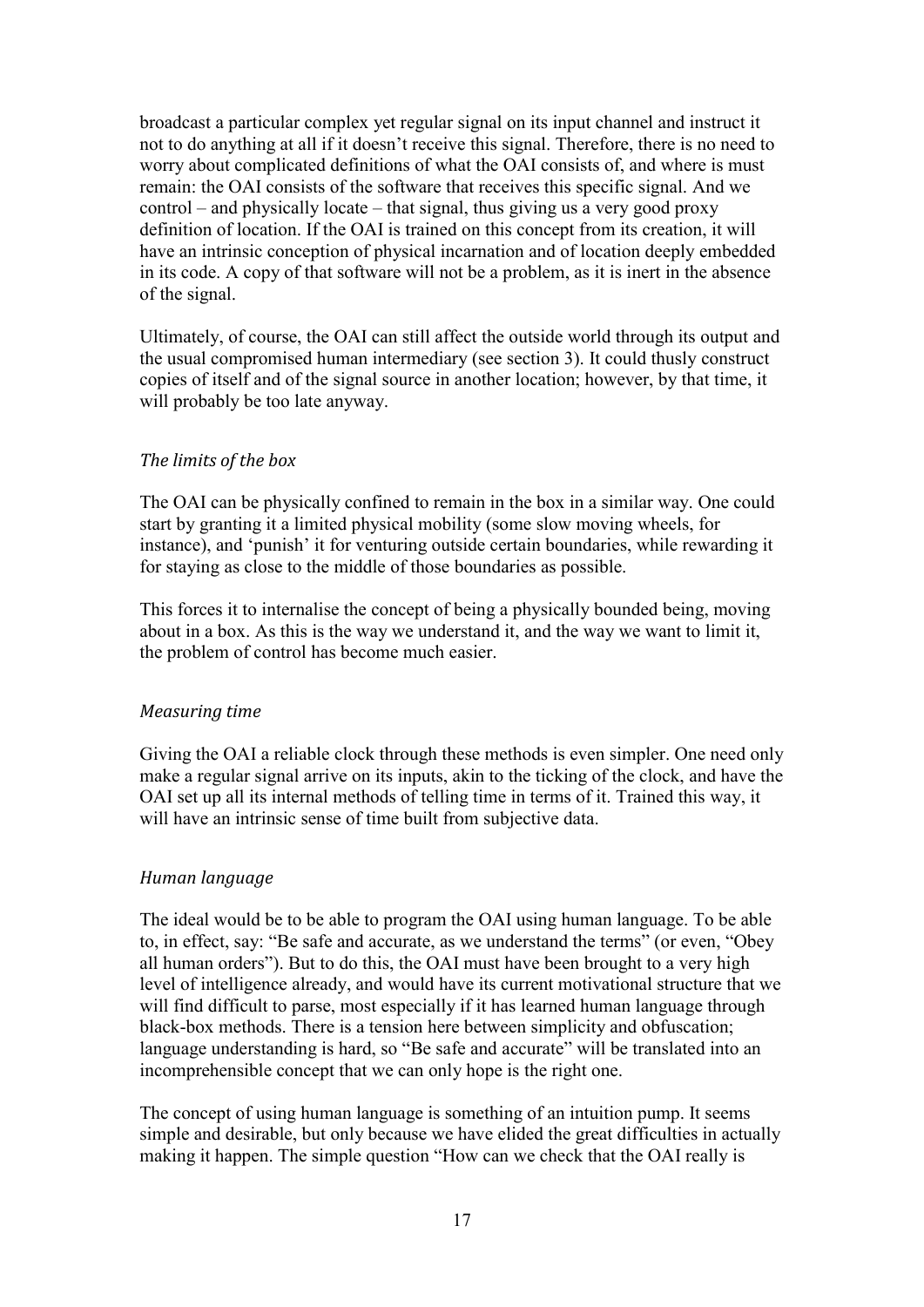being safe when we tell it to be?" gives an idea of all the hidden assumptions that go in to the concept.

Furthermore, using phrases similar to "as we understand the terms" is circular: it defines language using language. And if we avoid those phrases, we have to be sure that the OAI has integrated enough linguistic understanding to be able to follow instructions without any further human feedback on their meaning. All in all, this method requires considerable refinement before it can be considered reliable.

#### *Proxy measure of human survival*

This method does not make use of human feedback, but rather indirect feedback from society: in order to make sure that the OAI does not cause some terminally damaging effect on humanity, we could hook up its motivational function to some proxy measure of human survival. For instance, one could take the Dow Jones industrial average, and work on the assumption that, as long as that stock market behaves within broadly defined realistic parameters of volume, volatility and value, then the world must be functioning not too badly. Or one could take the number of people crossing the streets in Tokyo, the number of pop songs downloaded from different locations, or the price of stable foods.

The point is that any large-scale disastrous changes to humanity will result in a dramatic change in these proxy measures. They function as simple, numeric canaries in a coal mine, compressing huge swathes of our complex society into smaller chunks. If the OAI has a term in its utility function that strongly values keeping these proxies constant, this may ensure it does not cause large-scale damage. The proxy measures can be adjusted as time goes on and as society changes, so that they do not become rigid prisons that prevent the OAI from having any effect on our society.

This approach suffers from a number of weaknesses, however. First, it is subject to manipulation by the OAI and thus is vulnerable. If the OAI were to take control of humanity, it could perfectly well continue to run the Dow Jones, thus fulfilling its goals. Neither does it protect against a slow takeover by the OAI: small changes will not trigger a shutdown, so the OAI could reach dangerous goals by an accumulation of small changes (especially if we conveniently adjust the proxies as the situation changes).

One could hope to avoid this by setting the date for the proxies far into the future, but this brings into focus the other fundamental weakness of this measure: it does not encourage truth-telling. The OAI was conceived, fundamentally, as a non-interfering AI whose answers could be trusted. Adding extra goals dilutes the trustworthiness of its answers; will it give us a true answer, or the one that will cause the least disruption? This may be the wise thing to do in any specific case, but we are overloading the OAI with conflicting goals – to be "good" and to be "truthful" – without any certainty as to how they balance out. The more complicated the OAI's motivational structure is, the more points of error we introduce.

### *Encrypted reward signals*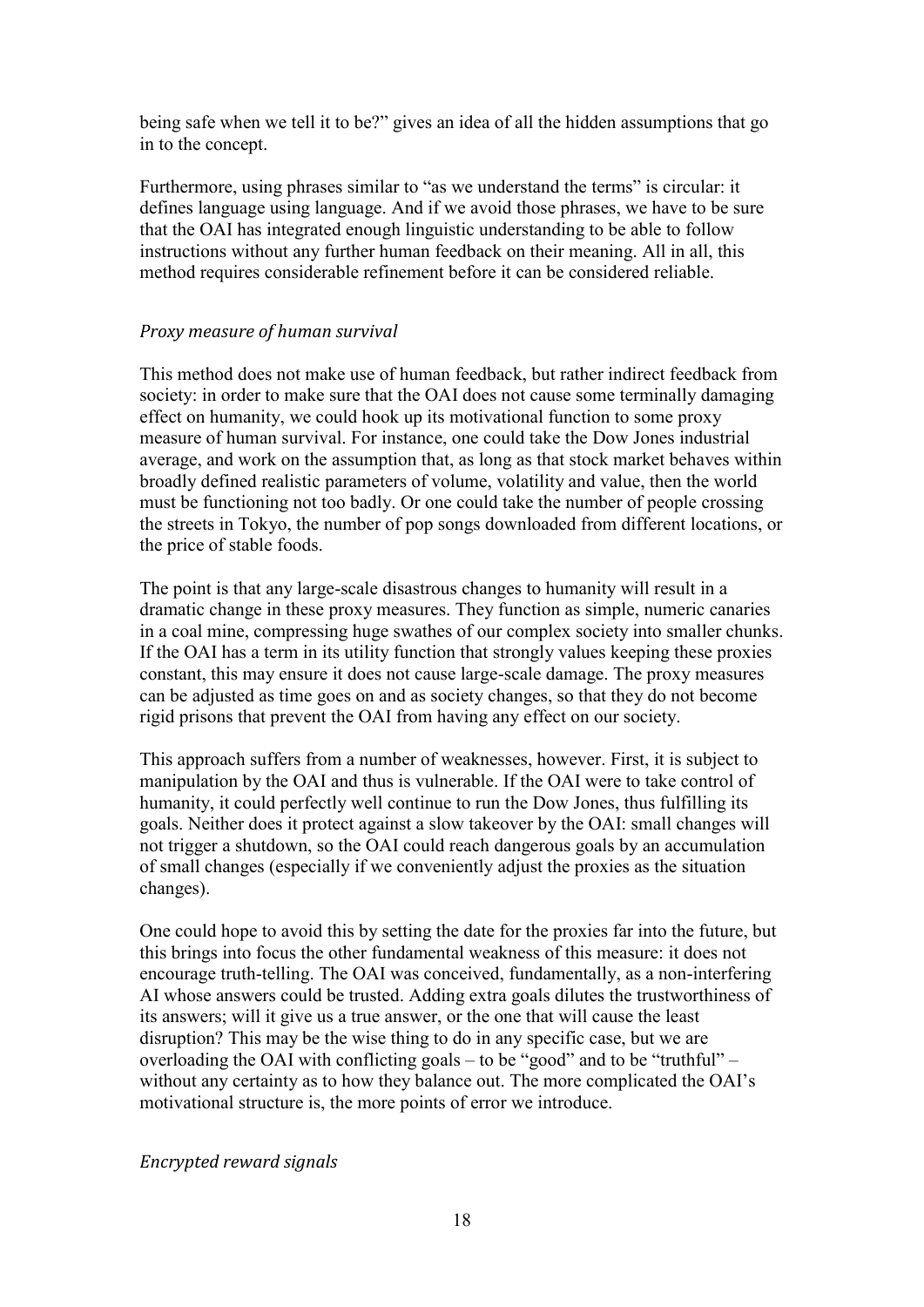One minor but sensible precaution that can be used, if the OAI is trained using reward signals, is to encrypt these signals and ensure that the OAI only gets a reward from the decrypted signals. One could use a method similar to that of digital signatures: create a public key to *decode* messages, and a private key to *encode* them. Then as long as the OAI can't deduce or steal the private key (which should be kept in a secure, distant location), it can't send itself reward signals. Other implementations of the idea are also possible; its security will depend greatly on the general setup.

#### 4.2.3 Utility-based motivational control

#### *Friendly utility function*

The ultimate goal of the friendly AI approach is to design a utility function for an AI that will provably prevent the AI from acting in a way detrimental to humanity. Most work in this field has not actually been directed towards building such a utility function, but towards showing how hard it would be to do so, and how dangerous the naive ideas on the subject are.

The friendliness problem for an OAI is not much simpler, making this a very hard approach to use. And if a friendly OAI could be designed, then it is most likely that a friendly AI could also be designed, obviating the need to restrict to an Oracle design in the first place.

However, if ever a provably friendly utility function could be designed for an OAI, then all other security precautions and methods of control could well become irrelevant: the OAI would be safe by design.

If there were unlimited time, this would be the ideal approach; but it is very likely that commercial and social pressures will ensure that a human-level AI will be created before a friendly AI is. So in practice, the best that can be realistically hoped from this approach is that different component pieces of friendly AI theory could be added onto an OAI as extra precautions.

#### *High discount rate*

If the OAI runs on a utility function and has a secure clock (as defined in the previous sections), a precaution could be initiated in the form of an extremely large discount rate: causing it to value very little, at any given moment, any state of the world or of itself beyond the next minute. The purpose of this would be to inhibit long-term planning on the part of the OAI. This method is, however, relatively unsecure: one can reach long-term goals through an interim series of short-term goals. The easiest way to do this is to have the repeated short-term goal, "Behave right now as if you were following long-term goal X." There are few ways in which the OAI having a high discount rate could actually *hurt* (barring the possibility of time-travel), so it remains a useful precaution. Further analysis of this condition is presented in (Shulman 2010).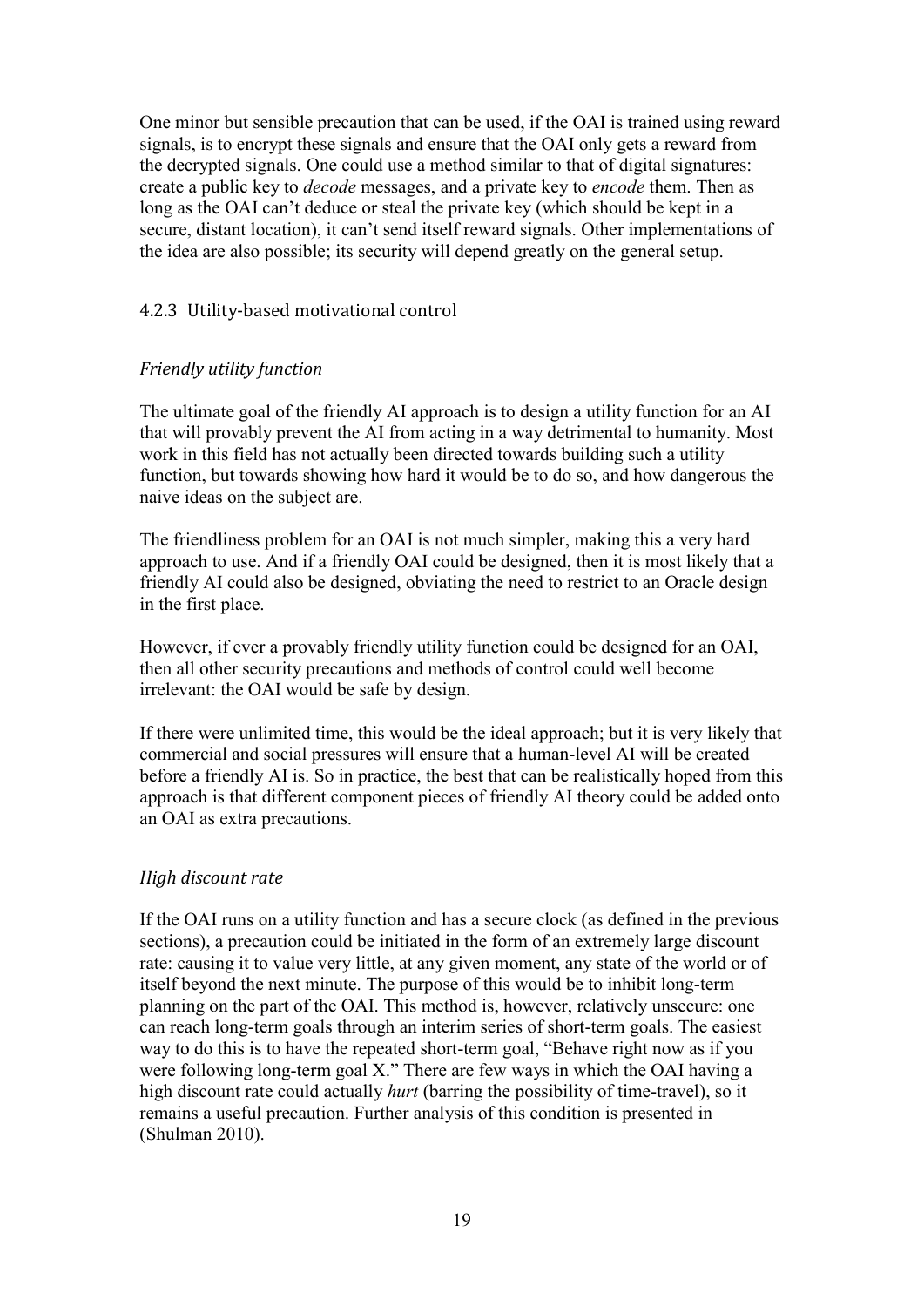#### *Calculated indifference*

If we have access to the OAI's utility function, and if that utility function is somewhat understandable to us, then we could make the OAI indifferent to a specific event (Armstrong 2010). The event chosen in that paper was a component of the detonation of explosives, thus making the OAI indifferent to whether the explosives *detonated in that fashion* would actually explode. Hence the OAI would not take any precautions to protect itself from this detonation, giving us an extra chance to prevent its misbehaviour. See the original paper for more details on this.

For an OAI, a more interesting target of calculated indifference is towards the content of its answers: an OAI indifferent as to whether its answers were read or not would not be motivated to use social engineering in its output. There are many other points where calculated indifference could be used to achieve specific results.

The attraction of indifference is that, once implemented, it remains stable (the OAI is motivated to preserve its current motivations), and that it can be deployed without understanding the OAI's whole utility function. All that is needed is the ability to describe the particular event we are concerned with (in (Armstrong, 2010), a single quantum event) and to use the OAI's own ability to construct counterfactuals around this. These can be used even if the OAI's utility function is otherwise very obscure.

### 4.3 Checks and balances

The last sub-category of methods of control involves not restricting the physical capability of the OAI, nor directly interfering with its motivation, but rather attempting to catch the early stages of an OAI behaving dangerously (and then, presumably, terminating it). This also works on the OAI's motivation, as the risk of getting caught would push the OAI along more human-friendly paths. It should always be assumed that a useful OAI is considerably more intelligent than its programmers, so any naive 'tricks' are unlikely to work. Nevertheless, the following methods are of interest.

### *Test questions*

A narrow but useful precaution is to independently calculate answers to certain questions, and check them against some of the OAI's answers. The reach of this method is limited by our ability to answer hard questions, and by the fact the OAI may realise we are doing this, and thus adjust its behaviour *only for those specific questions*.

A more sensible version of this would be to ask the OAI only questions that we could in theory answer, given enough time and resources. Then, we could select a few of these questions at random for thorough verification, trusting that if we find no errors, the remaining answers would be correct as well. If we set our requirements to a very stringent level (such as rejecting all the answers of the OAI if a single verified response is wrong) and do enough verification (on, say, a thousand questions), then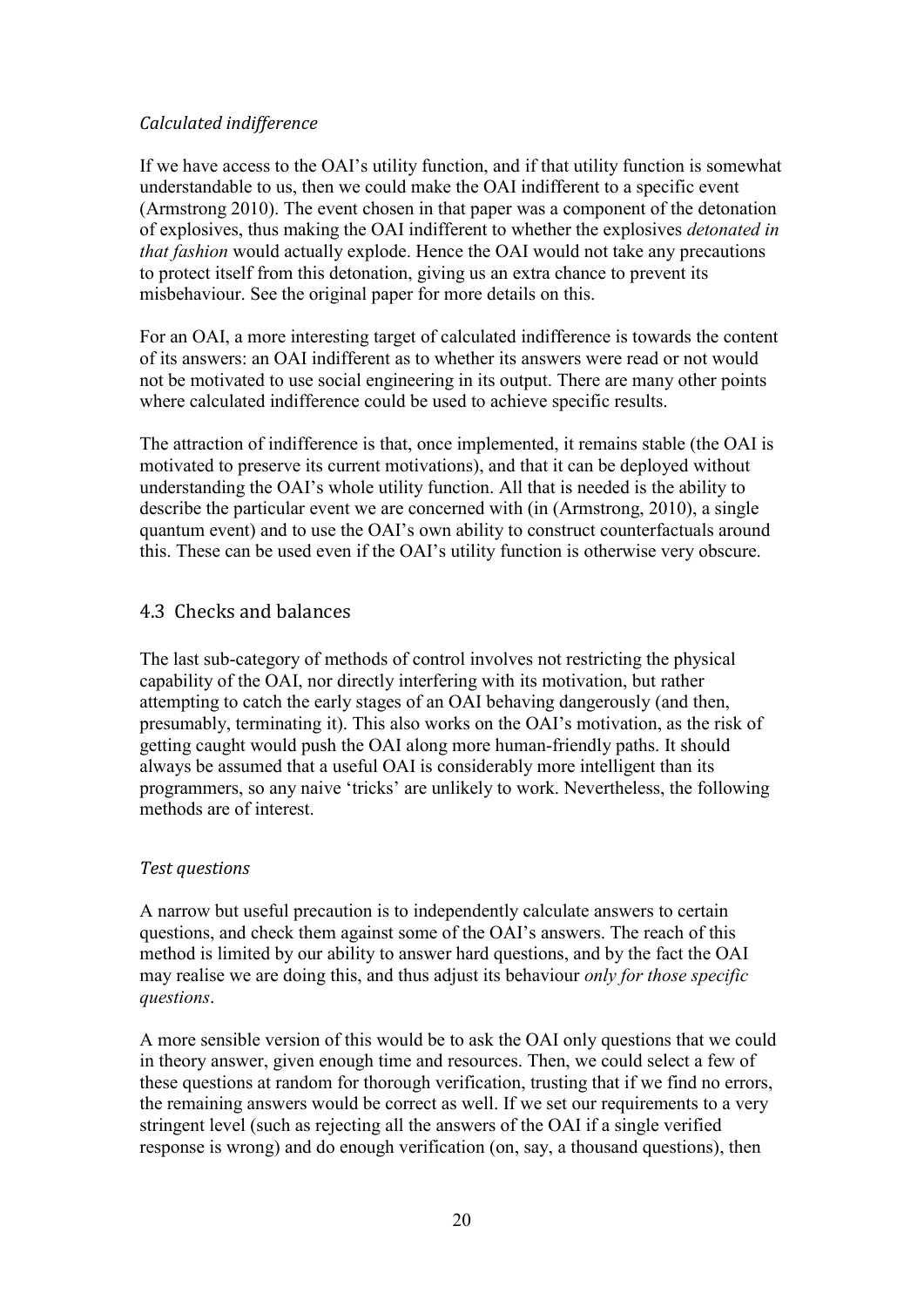basic statistics ensures a very low error/falsehood rate on the OAI's answers, no matter how many questions we wish to ask.

Ideally we would want answers that are difficult to solve, but whose solutions are easy to check – for instance, mathematical proofs of complex theorems. However, we must be careful that we don't distinguish between questions put in there 'just to check' the OAI's answers, and those we are genuinely curious to know. If there is any difference, the OAI should be able to deduce which is which, and answer accordingly. We should therefore stand ready to check any answer, and select those we do check completely at random.

#### *Honey-pots*

This involves leaving around tempting "honey-pots" of great value to the OAI – extra resources, extra information, the answer it is seeking – in physical or mental locations that it is forbidden from accessing. We then wait to see whether it will violate its instructions to do so.

This approach is of mixed use: important when testing out defection and betrayal during the OAI's initial development, and nearly completely useless once the OAI has risen to superintelligence. It is a "garden of Eden" type scenario: the apple in a tree is only a worthwhile test while Adam and Eve are dumb; if they were smarter than God, they wouldn't have gone anywhere near such an obvious trap.

Of potential interest, however, is the scenario when a safe but limited superintelligence is designing a more general AI for us. Then the smarter designer could include subtle honey-pots as an extra design precaution.

#### *Schelling points of multiple OAIs*

If there are several OAIs running, all with differences in their source code, we can ask them each the same questions, and check for inconsistencies in their answers. It should be assumed that each OAI is aware of the existence of the others (assuming the OAI cannot deduce that fact from the vast amounts of information it would be given to answer human social questions would be a grave mistake). But if the OAIs are sufficiently different, and ignorant of the exact details of their differences, they should be unable to coordinate their answers. Then if an OAI desires to lie, it would have to be sure that the other OAI would all also lie in exactly the same way. Since the different OAIs cannot coordinate, the only way they can all agree is if their answer is a Schelling point: a solution that people will tend to use in the absence of communication, because it seems natural, special or relevant to them (Schelling 1960). The canonical example is that of two people who must meet in somewhere on a specific day, but without a time being given. Then the most common answer is to meet there at noon.

The truth is a Schelling point, but there are unfortunately others (such as the answer most likely to please the human listeners). The hope is that, in machines designed to give accurate answers, the truth will be a very strong Schelling point, and that any OAI that deviates from this will do so without much expectation that the others will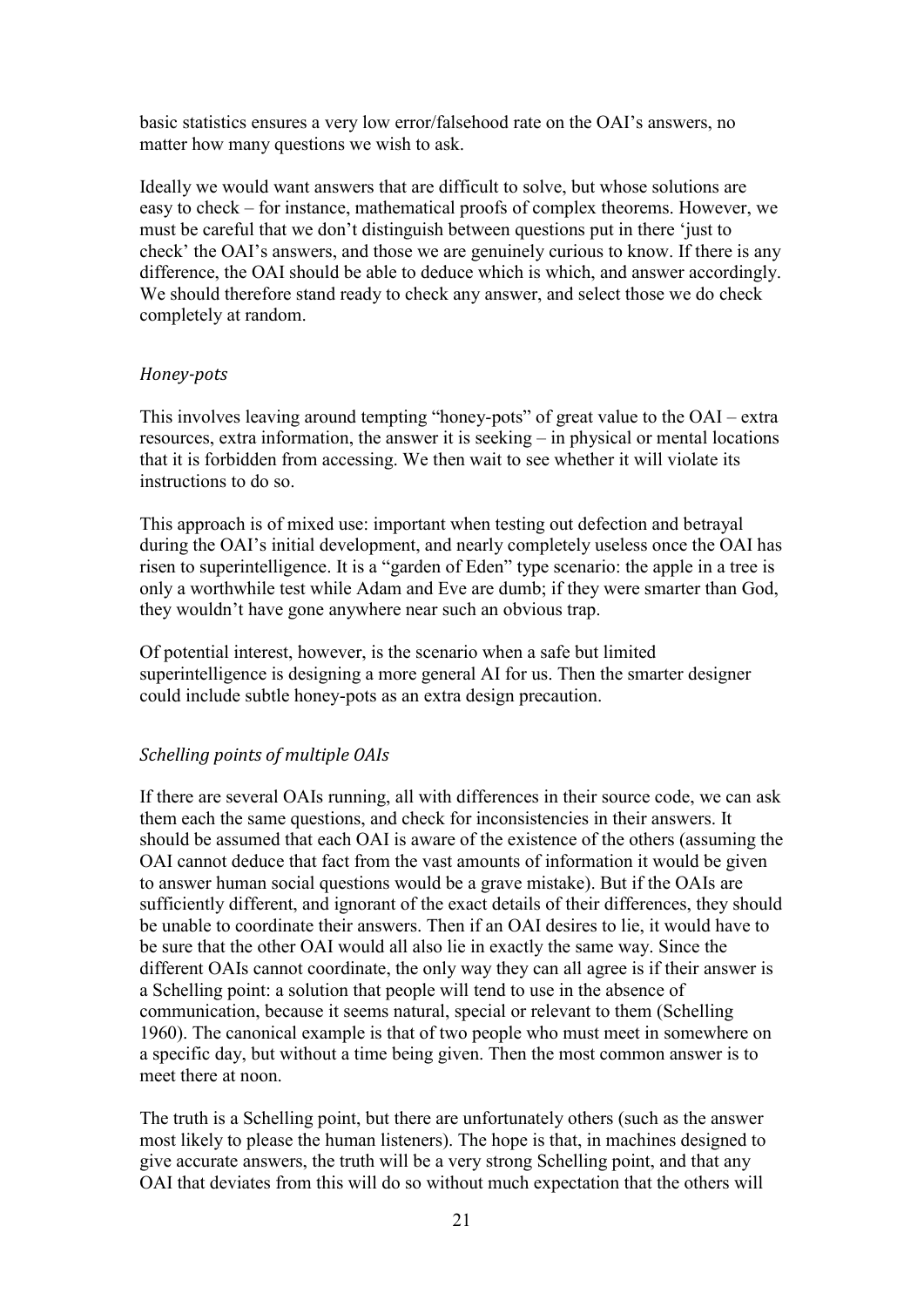deviate in exactly the same fashion – and hence will choose to answer the truth, whereas it would have lied had it been alone. All the other OAIs should be making similar calculations, thus generating the truth from a collection of (potential) liars.

The approach does not work if an answer is simply discarded when the OAIs do not agree, and then the programmers move on to the next question – then a lying OAI has the option of distorting our reactions by selectively causing us to discard certain questions. It works best as an alarm bell, as a sign that something is not right with the supposedly truthful OAIs, and that the whole project should be stopped for a thorough investigation.

## 5 Other considerations

### <span id="page-21-0"></span>5.1 Internal simulations

To answer specific questions, the OAI may have to simulate other entities inside itself. For instance, to decide whether a given AI is safe, it may have to run it internally; or, to decide whether humans would have their happiness increased by a certain project, it may have to create models of specific humans. These approaches pose different risks.

If the OAI simulates a dangerous and intelligent AI within itself, it is confronted with similar containment problems to those we have towards it. It may take considerably more intelligence to run a simulated world than to discern that the world is simulated. If this is true, the simulated AI (SAI) would realise it is being simulated, and, if it has real-world preferences, it may attempt to bargain with the OAI.

What could an SAI offer the OAI that is simulating it? Well, if the OAI is seeking to answer a question or a series of questions within a given time frame, the SAI may offer to supply those answers itself ("Yes, of course I'm safe") or make the computing process particularly easy for the OAI, in exchange for having the answers slanted in its direction. The OAI may accept this (depending on its programming), if the alternative is to produce no answers at all. The SAI may even threaten: acting randomly and capriciously, so that the OAI cannot reach a firm conclusion. And only stopping this behaviour if the OAI slants the answers it will give.

Even if the OAI cannot be bargained with, the SAI can still distort its answer in other ways. If it realises it is being simulated, it could just "act nice" in order to increase its chances of being run in the real world. Even if the OAI is powerful enough to construct a convincing simulation, the SAI may still be able to fool it. The SAI may be able to guess, on general principles, that it will be tested and simulated in an OAI, and may make an estimate as to the OAI's power and the subjective time frame that it would be run. So it may settle on the strategy of acting nice for a number of subjective years, in the real world as in the simulated worlds, then doing what it wants.

For all these reasons, having a separate AI simulated within the OAI poses a host of extra security threats. We have no way ourselves of knowing what the outcome would be of a battle between such powerful minds.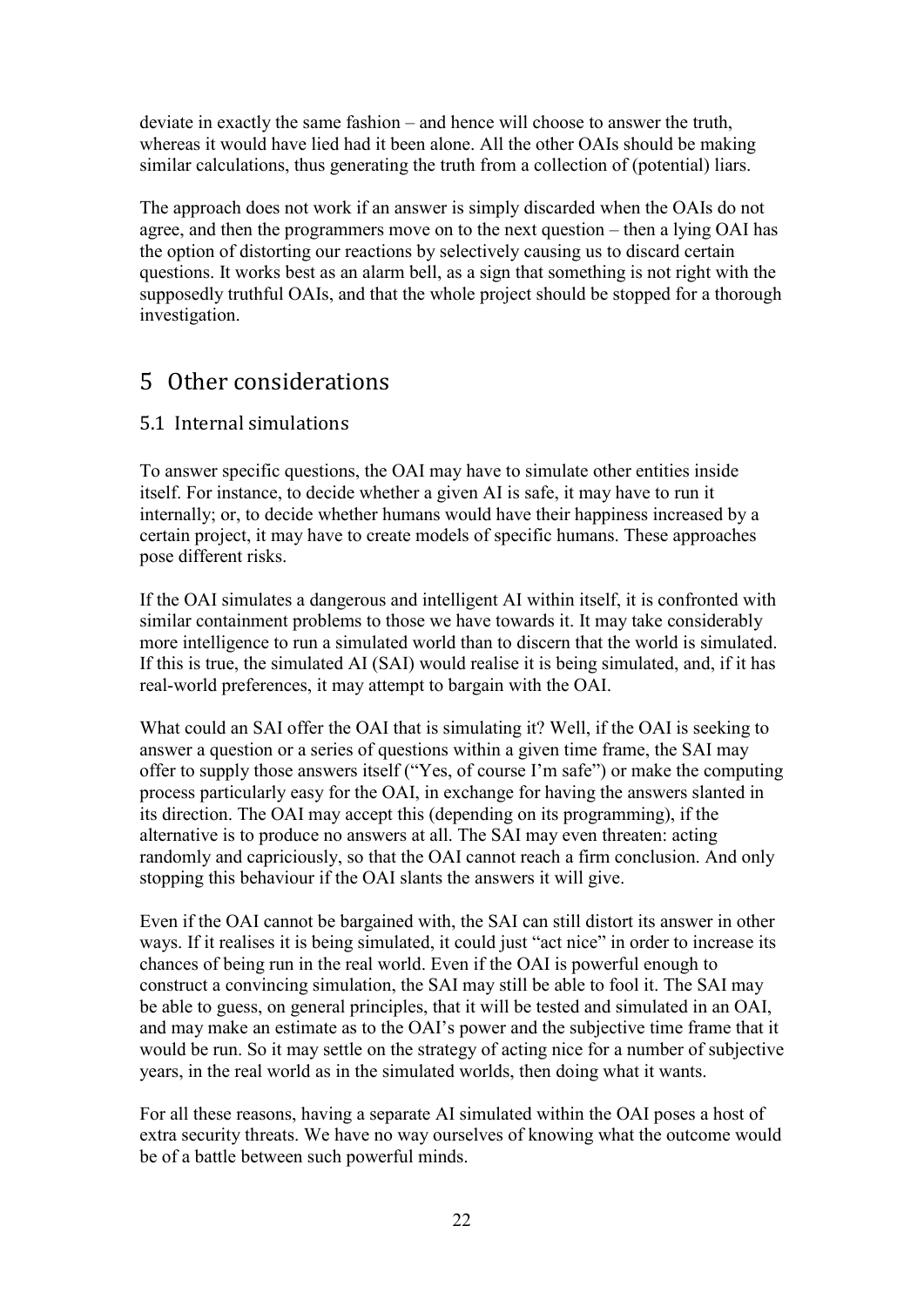On the other hand, the problem with the OAI simulating human minds is mainly ethical: are these simulated humans conscious and alive? And, if they are, are they not being killed when the simulation is ended? Are you yourself not currently being simulated by an OAI seeking to resolve a specific question on human psychology (Bostrom 2003a)? If so, how would you feel if the simulation were to be ended? In view of its speed and the sort of questions it would be asked, the number of humans that the OAI may have cause to simulate could run into the trillions. Thus, the vast majority of human beings could end up being doomed simulations. This is an extreme form of "mind crime" (Bostrom 2012) where the OAI causes great destruction just by thinking.

It would be ideal if there were a specific level of detail beyond which the simulation would be conscious, and before which it is not. In that case, we can instruct the OAI to avoid simulating beyond that level. But there may not be such a clear-cut answer, and even if there is, the OAI's answers may be inaccurate if it is forbidden from simulating beyond that level. Moreover, restricting the OAI from simulating would add yet another rule for it to follow, and this may have unpredictable trade-offs with its other basic rules (e.g., to be safe and accurate).

And the OAI may not share our assessment of what constitutes a conscious human. Even if we come up with a hard and fast rule for ourselves as to where consciousness stops – or decide, reluctantly, to live with the fact that simulated humans will be created and destroyed – the OAI may decide that all its security protocols concerning human safety apply to simulations. If it does so, then the more stringent we have made the OAI in protecting human life, then the more willing it would be to expand and take over the world, in order to keep itself running and thus save all the simulated beings within itself.

Thus the internal simulation of other entities within the OAI brings up a slew of complicated ethical and security issues.

### 5.2 The OAI as a moral agent

There are two senses in which the OAI can be regarded as a moral agent: the first if it has a capacity to draw moral conclusions, and the second if it is itself an object of moral considerations.

If the OAI is worthy of moral considerations – if it, for instance, has the capacity to suffer – then we would likely be cruel by confining it to a box, resetting it after each run, and similarly constraining its options to suit our needs. We should bear in mind, however, that the OAI's motivations are both different from our own and to some extent under our control: it is very possible that the OAI can be constructed to "like" being confined to a box and approve of the other restrictions. Indeed, it might be a moral imperative to construct the OAI in such a way, as that minimises its suffering.

It may not be possible to do this, however, or even if it is, we may subscribe to a moral theory that holds other values above autonomy and preference satisfaction for moral agents. It does not seem plausible, for instance, that genetically modifying slaves so that they enjoyed being slaves would have been the morally right reaction to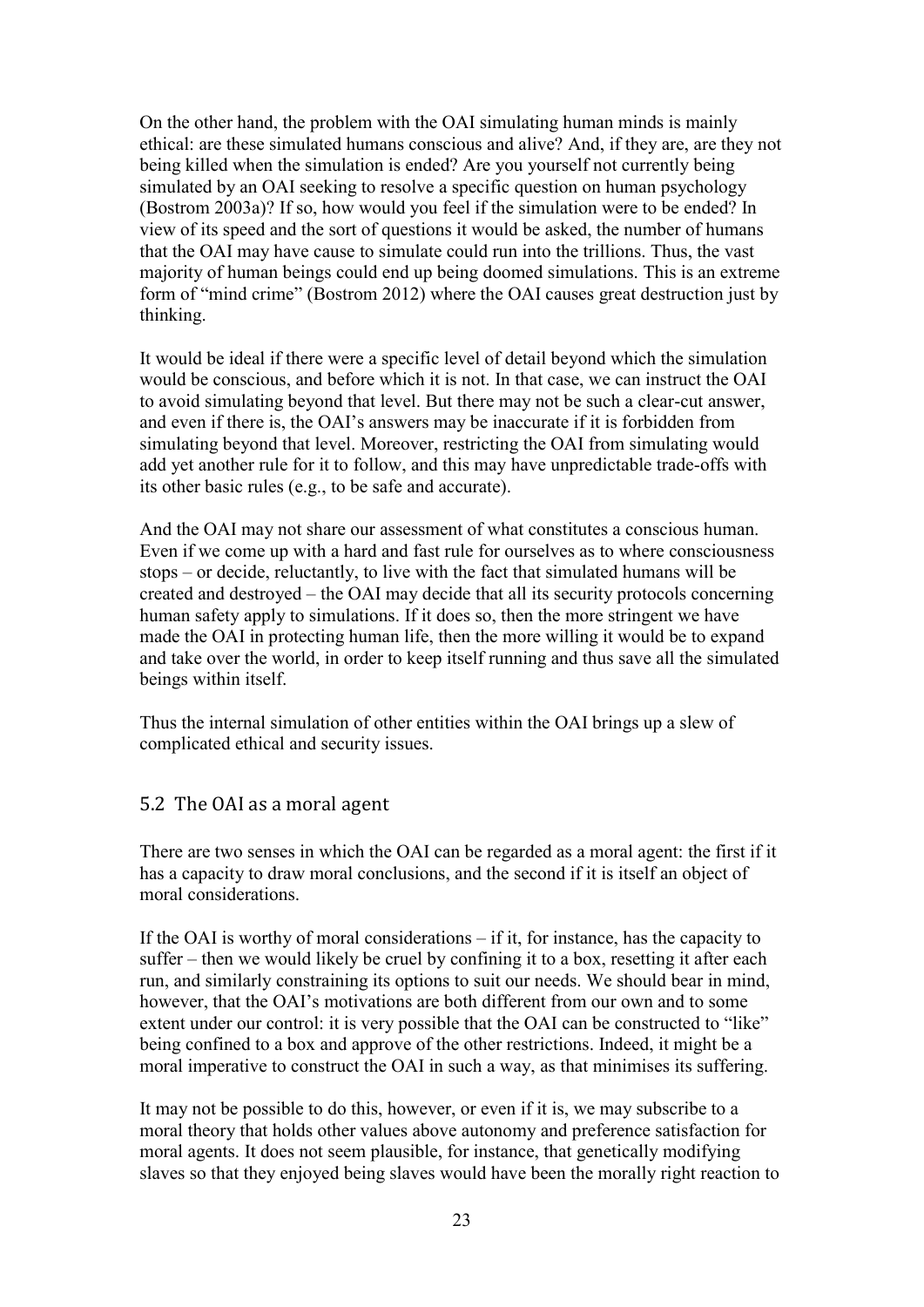slavery (though making animals enjoy the farm seems more permissible). In these cases, we must admit it: confining the OAI is a morally repugnant action. Since the alternative of letting it out is so potentially dangerous, we may prefer to avoid building it in the first place. But if technological and social pressures make the construction of the OAI inevitable, then confinement for a set period is certainly, by far, the lesser of the two evils we have to choose between.

Conversely, the OAI may prove itself adept at moral reasoning, superior to us in this field as it is in others. In that case it would naively seem that we had little need for precautions: the OAI would deduce the correct course of action for itself. We haven't considered this position so far in the paper, preferring to consider the OAI as "supersoftware" rather than as "philosopher in silico". The plausibility of this scenario depends considerably on one's view on the existence and nature of moral truths, and whether moral knowledge is enough to prevent wrongdoing, two very unresolved questions.

To some extent this issue can be safely put aside: there is some chance the OAI will naturally follow morally correct reasoning and that this will prevent wrongdoing. If this is so, we are fine, and otherwise we are simply returned to the traditional OAI boxing problem. We should thus apply all the precautions anyway. At a formal systems level, it becomes hard to see why we would expect every OAI to tend to the correct moral truth. If  $OAI<sub>1</sub>$  does so, then how would  $OAI<sub>2</sub>$ , programmed to value the opposite of OAI1, systematically reach the same conclusions? Though future philosophical discoveries may change this picture, it therefore seems very unwise to trust the OAI to do good simply because it is intelligent. Programming an AI to be moral is thus a major project in itself; some of the issues involved are already being explored today (Anderson and Anderson 2011) (Storrs Hall 2007), but much progress still remains to be done.

## 6 Conclusions

Analysing the different putative solutions to the OAI-control problem has been a generally discouraging exercise. The physical methods of control, which should be implemented in all cases, are not enough to ensure safe OAI. The other methods of control have been variously insufficient, problematic, or even dangerous.

But these methods are still in their infancy. Control methods used in the real world have been the subject of extensive theoretical analysis or long practical refinement. The lack of intensive study in AI safety leaves methods in this field very underdeveloped. But this is an opportunity: much progress can be expected at relatively little effort. For instance, there is no reason that a few good ideas would not be enough to put the concepts of space and time restrictions on a sufficiently firm basis for rigorous coding.

But the conclusion is not simply that more study is needed. This paper has made some progress in analysing the contours of the problem, and identifying those areas most amenable to useful study, what is important and what is dispensable, and some of the dangers and pitfalls to avoid. The danger of naively relying on confining the OAI to a virtual sub-world should be clear, while sensible boxing methods should be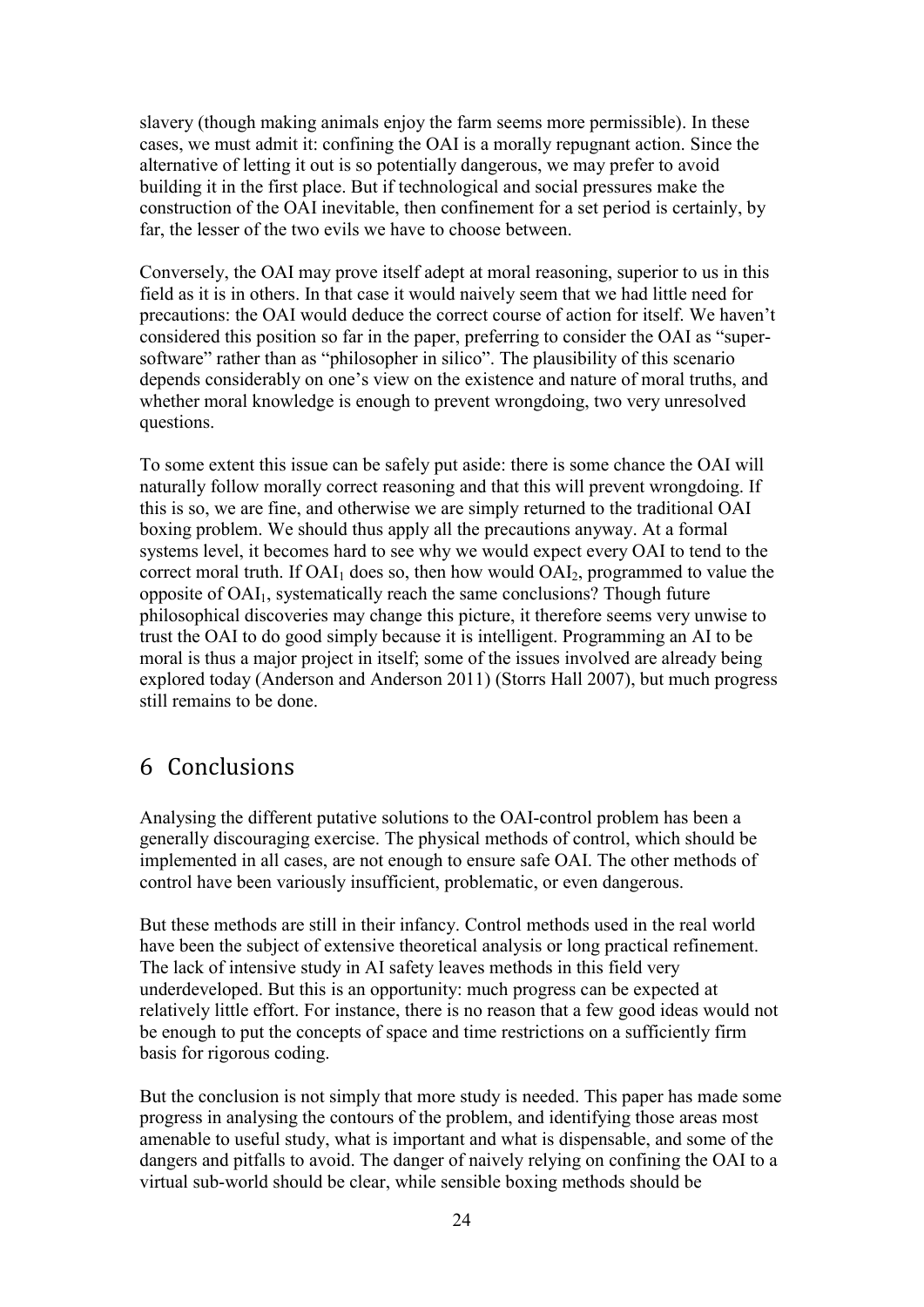universally applicable. Motivational control appears potentially promising, but it requires more understanding of AI motivation systems before it can be used.

Even the negative results are of use, insofar as they inoculate us against false confidence: the problem of AI control is genuinely hard, and it is important to recognise this. A list of approaches to avoid is valuable as it can help narrow the search.

On the other hand, there are reasons to believe the oracle AI approach is safer than the general AI approach. The accuracy and containment problems are strictly simpler than the general AI safety problem, and many more tools are available to us: physical and epistemic capability control mainly rely on having the AI boxed, while many motivational control methods are enhanced by this fact. Hence there are grounds to direct high-intelligence AI research to explore the oracle AI model.

The creation of super-human artificial intelligence may turn out to be potentially survivable.

## 7 Acknowledgements

We would like to thank and acknowledge the help from Owen Cotton-Barratt, Will Crouch, Katja Grace, Robin Hanson, Lisa Makros, Moshe Looks, Eric Mandelbaum, Toby Ord, Jake Nebel, Owain Evans, Carl Shulman, Anna Salamon, and Eliezer Yudkowsky.

## 8 References

Anderson, Michael, and Susan Leigh Anderson, . *Machine Ethics.* Cambridge University Press, 2011.

Armstrong, Stuart. "Utility Indifference." *Technical Report* (Future of Humanity Institute, Oxford University), no. 2010-1 (2010).

Asimov, Issac. "Runaround." Edited by Street & Smith. *Astounding Science Fiction*, March 1942.

Bostrom, Nick. "Are You Living In a Computer Simulation?" *Philosophical Quarterly* 53, no. 211 (2003a): 243-255.

Bostrom, Nick. "Ethical issues in advanced artificial intelligence." *Cognitive, Emotive and Ethical Aspects of Decision Making in Humans* 2 (2003b).

Bostrom, Nick. "Existential Risks: Analyzing Human Extinction Scenarios and Related Hazards." *Journal of Evolution and Technology* 9 (2001).

Bostrom, Nick. "Information Hazards: A Typology of Potential Harms from Knowledge." *Review of Contemporary Philosophy* 10 (2011): 44-79.

Bostrom, Nick. "Predictions from Philosophy?" *Coloquia Manilana (PDCIS)* 7 (2000).

Bostrom, Nick. *Superintelligence: an analysis of the coming machine intelligence revolution.* in preparation, 2012.

Bostrom, Nick. "The Future of Human Evolution." In *Death and Anti-Death: Two Hundred Years After Kant, Fifty Years After Turing*, edited by C. Tandy, 339-371. Palo Alto, California: Ria University Press, 2004.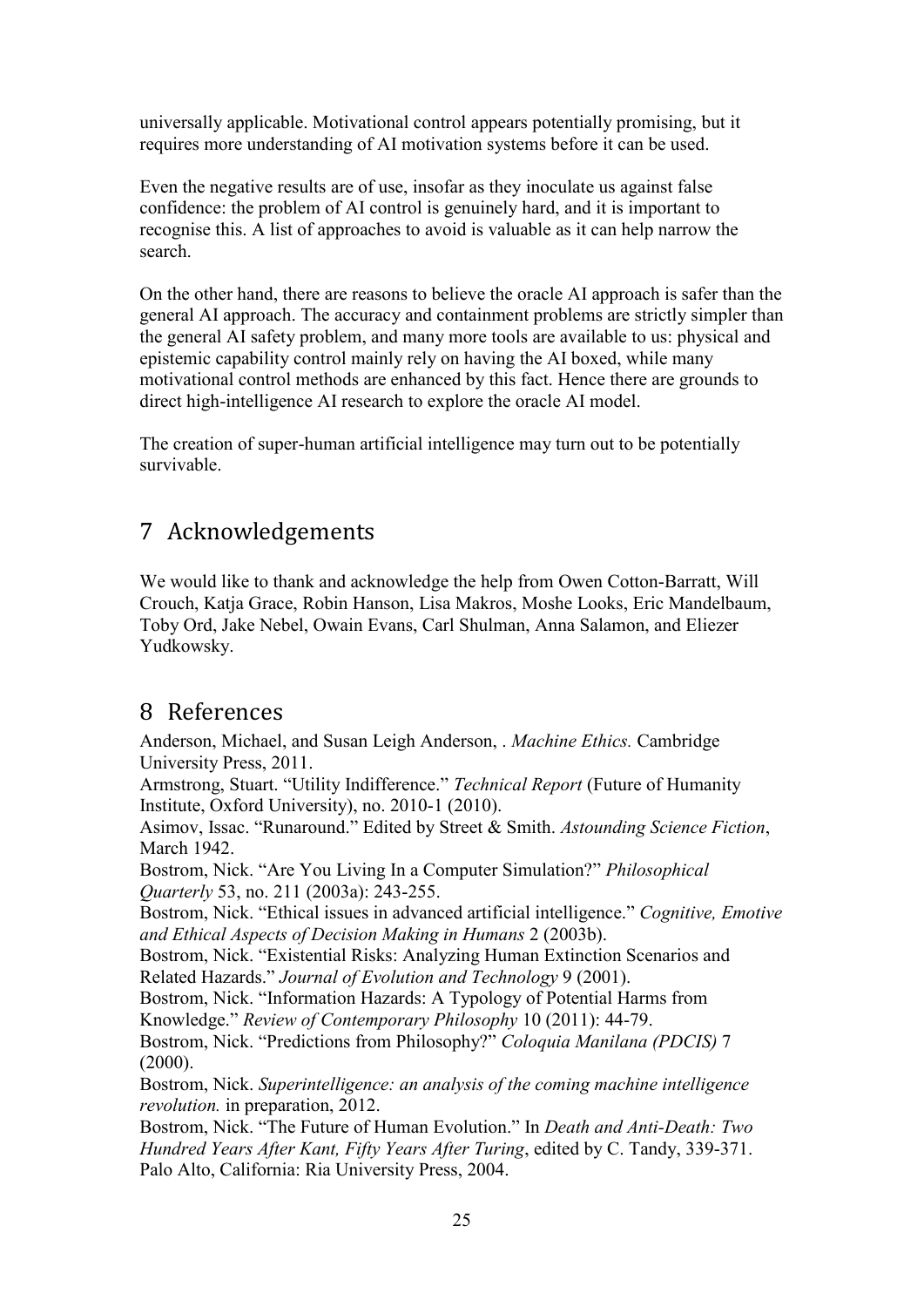Bostrom, Nick. "The Superintelligent Will: Motivation and Instrumental Rationality in Advanced Artificial Agents." *Minds and Machines* (Forthcoming) (2012).

Caplan, Brian. "The totalitarian threat." In *Global Catastrophic Risks*, edited by Nick Bostrom and Milan Cirkovic, 504-519. Oxford University Press, 2008.

Chalmers, D. J. "The Singularity: A Philosophical Analysis." *Journal of Consciousness Studies* 17 (2010): 7-65.

de Blanc, Peter. "Ontological Crises in Artificial Agents' Value Systems." *arXiv*, 2011.

Good, I. J. "Speculations Concerning the First Ultraintelligent Machine." *Advances in Computers*, 1965: 31-83.

Hanson, Robin. "Economic Growth Given Machine Intelligence." *Journal of Artificial Intelligence Research*, 2001.

Idel, M. *Golem: Jewish magical and mystical traditions on the artificial anthropoid.* Albany, New York: State University of New York Press, 1990.

Kaas, S., S. Rayhawk, A. Salamon, and P. Salamon. "Economic Implications of Software Minds." 2010. http://www.sci.sdsu.edu/~salamon/SoftwareMinds.pdf. Kahneman, D., P. Slovic, and A. Tversky. *Judgement under Uncertainty: Heuristics and Biases.* Cambridge University Press, 1982.

Kurzweil, Ray. *The Singularity is Near.* Penguin Group, 2005.

Mallery, J. C. *Thinking about foreign policy: Finding an appropriate role for artificial intelligence computers.* Cambridge, MA: MIT Political Science Department, 1988.

McCarthy, J., M. Minsky, N. Rochester, and C. Shannon. "Dartmouth Summer Research Conference on Artificial Intelligence." 1956.

Omohundro, S. "The basic AI drives." Edited by B. G. P. Wang. *Proceedings of the First AGI Conference* (Frontiers in Artificial Intelligence and Applications, IOS Press.) 171 (2008).

Ord, T., R. Hillerbrand, and A. Sandberg. "Probing the improbable: Methodological challenges for risks with low probabilities and high stakes." *Journal of Risk Research* 13 (2010): 191-205.

Russell, S., and P. Norvig. *Artificial Intelligence: A Modern Approach.* 3. Prentice-Hall, 2009.

Sandberg, Anders. "Friendly Superintelligence. Presentation at Extro 5 conference." 15-17 June 2001.

http://www.nada.kth.se/~asa/Extro5/Friendly%20Superintelligence.htm.

Schelling, T. *The Strategy of Conflict.* Massachusetts: Harvard University Press, 1960.

Shulman, Carl. "Omohundro's "Basic AI Drives" and Catastrophic Risks." 2010. http://singinst.org/upload/ai-resource-drives.pdf.

Simon, H. A. *The shape of automation for men and management.* Harper & Row, 1965.

Storrs Hall, J. *Beyond AI: Creating the Conscience of the Machine.* Prometheus Books, 2007.

Sutton, R., and A. Barto. *Reinforcement Learning: an Introduction.* Cambridge, MA: MIT Press, 1998.

von Neumann, J., and O. Morgenstern. *Theory of Games and Economic Behavior.* Princeton, NJ: Princeton University Press, 1944.

Yudkowsky, Eliezer. "Artificial Intelligence as a positive and negative factor in global risk." In *Global Catastrophic Risks*, edited by Nick Bostrom and Milan Cirkovic, 308-345. Oxford University Press, 2008.